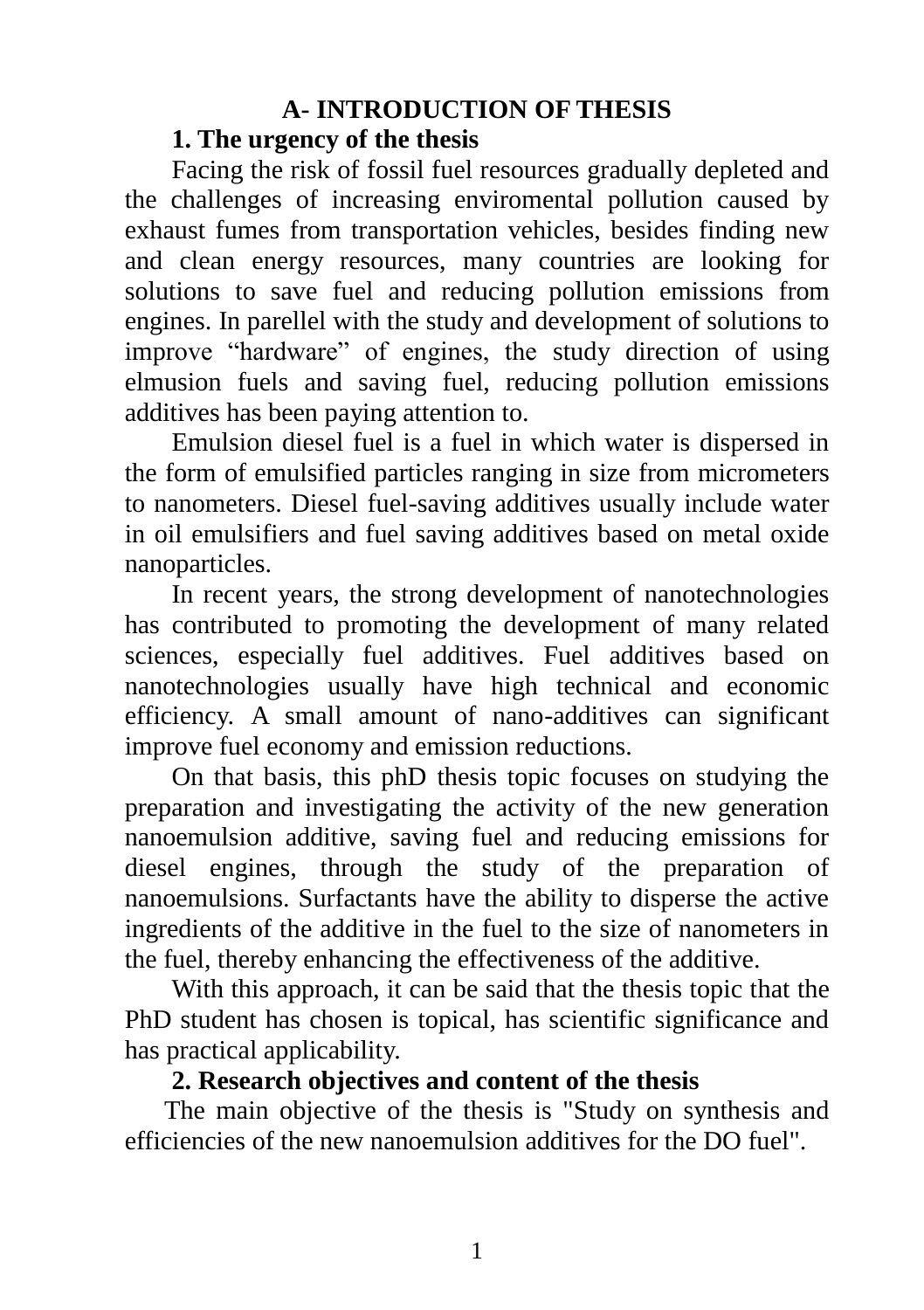The thesis was carried out under the scientific guidance of Prof. Dr. Vu Thi Thu Ha.

To achieve the goal, the thesis has done the following contents:

- $\checkmark$  Research and prepare quality surfactants/surfactants systems as raw materials for making nano-emulsions;
- $\checkmark$  Research on preparation of new generation nanoemulsion fuel additives for diesel engines;
- $\checkmark$  Research and evaluate the properties of additives and fuel additives;
- $\checkmark$  Research and test new generation nanoemulsion additives on laboratory benches and field test;
- $\checkmark$  Study and propose the mechanism of the new generation nanoemulsion additive;

# **3. Scientific and practical significance of the thesis**

Scientifically, the thesis has made certain contributions to the research on synthesis and application of non-ionic surfactants in the preparation of new generation nanoemulsions additives.

The ability to apply additives to reduce fuel consumption, increase engine power, reduce harmful emissions at the ratio of mixing with fuel as small as 1/8,000 (v.v.) when using the new generation nanoemulsion additives for vehicles and equipment using diesel fuel.

#### **4. New contributions of the thesis**

 $\checkmark$  The surfactant compounds suitable for making new generation nanoemulsions had been successfully synthesized, including: Synthesis of ethoxylated coconut oil diethanolamide surfactant containing ethylene oxide groups in the range of 8. HLB value range of the product is 6 - 8; Synthesis of fatty acid hydroxyethyl imidazoline surfactant from tall oil, with HLB range from 8-10; Synthesis of polyethylene glycol ester (PEG) of fatty acids by trans-esterification between methyl oleate and polyethylene glycol using MgO and hydrotalcite catalysts. This surfactant has the ability to stabilize the nanoemulsion system in the reverse nanoemulsion additive when combined with the 2 surfactants prepared above.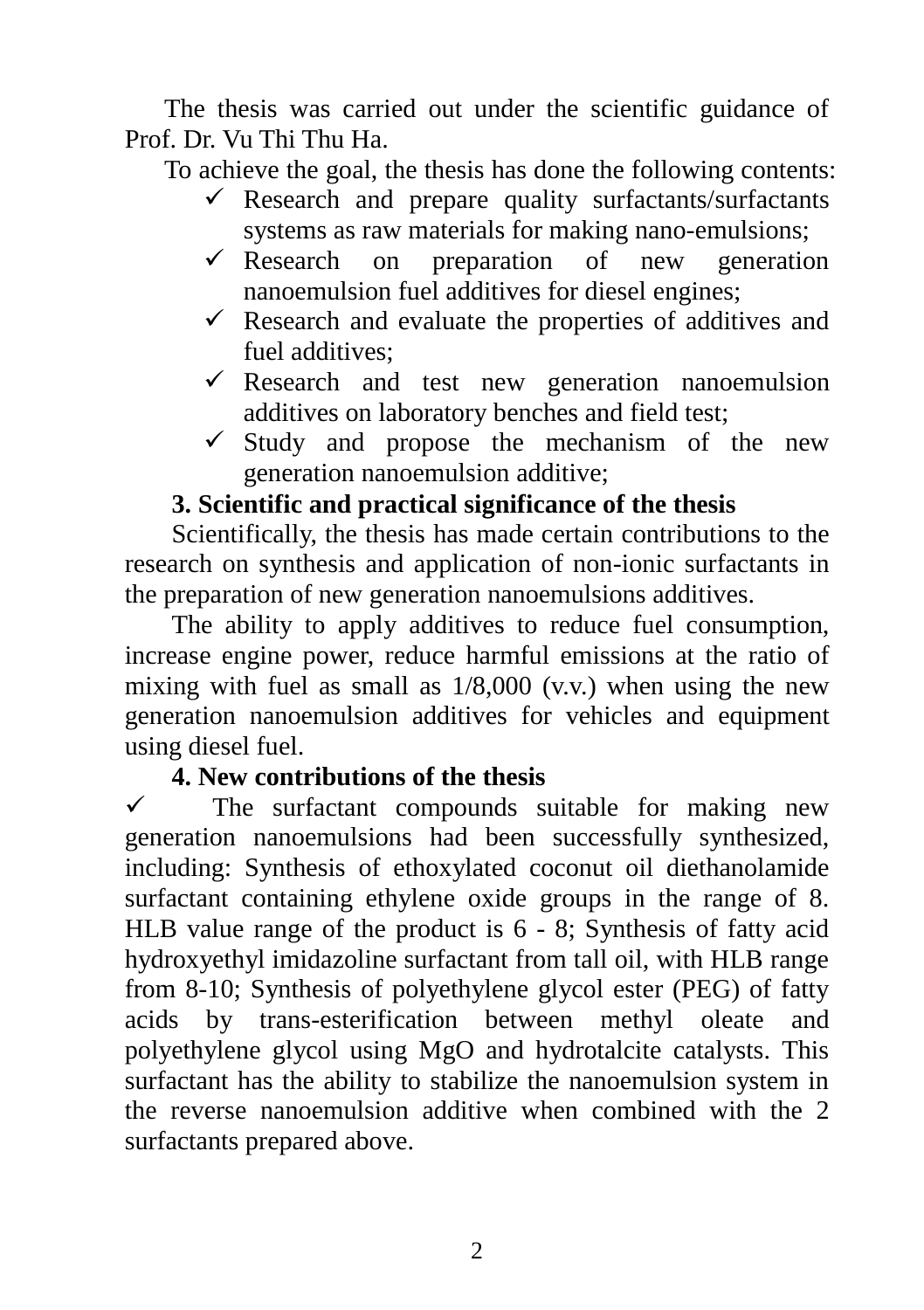$\checkmark$  The new generation nanoemulsion additives had been successfully prepared including water-in-oil nanoemulsions dispersed at the nanoscale using a mixture of 3 surfactants (ethoxylated coconut oil diethanolamide, hydroxyethyl imidazoline and PEG) and high power ultrasonic dispersion method and nano iron oxide nanoemulsion additives composition, with nanoemulsion additives/nano iron oxide nanoemulsion additives ratio of 4/1 v.v.. New generation nanoelmusion additives for DO fuel efficiency on the bench test is 5.1% at full load and CO emissions reduction is 10.76%, HC reaches  $11.46\%$ , NO<sub>x</sub> reaches 11.19% and PM reaches 5.52%, according to the ECER 49 test cycle at a low mixing ratio of 1/8,000 by volume with a fuel nanoemulsion particle size of 2-4 nm, without affecting the basic properties of the fuel according to TCVN 5689:2018 and parts in direct contact with the fuel of the engine.

 $\checkmark$  The mechanism of action of the new generation nanoemulsion additives had been proposed based on the combination of micro-explosion and heterogeneous nanocatalysts in enhancing the combustion efficiency of diesel fuel, reducing harmful gas emissions and soots.

#### **5. The structure of the thesis**

The thesis consists of 142 pages excluding the List of abbreviations, figures and tables, 43 tables, 65 drawings and graphs, distributed into sections including: Introduction - 3 pages; Overview - 36 pages; Experiments and research methods - 21 pages; Results and discussion - 65 pages; Conclusion - 2 pages; New points of the thesis - 1 pages, List of published works - 2 pages; References - 12 pages (122 references).

\*\*\*

### **B – MAIN CONTENTS OF THE THESIS Chapter 1: OVERVIEW**

Currently, the strong development of nanotechnology contributes to promoting the development of many related sciences, especially fuel additives. The additive manufacturing technology is also significantly improved when nanotechnology is applied. Fuel additives based on nanotechnology bring high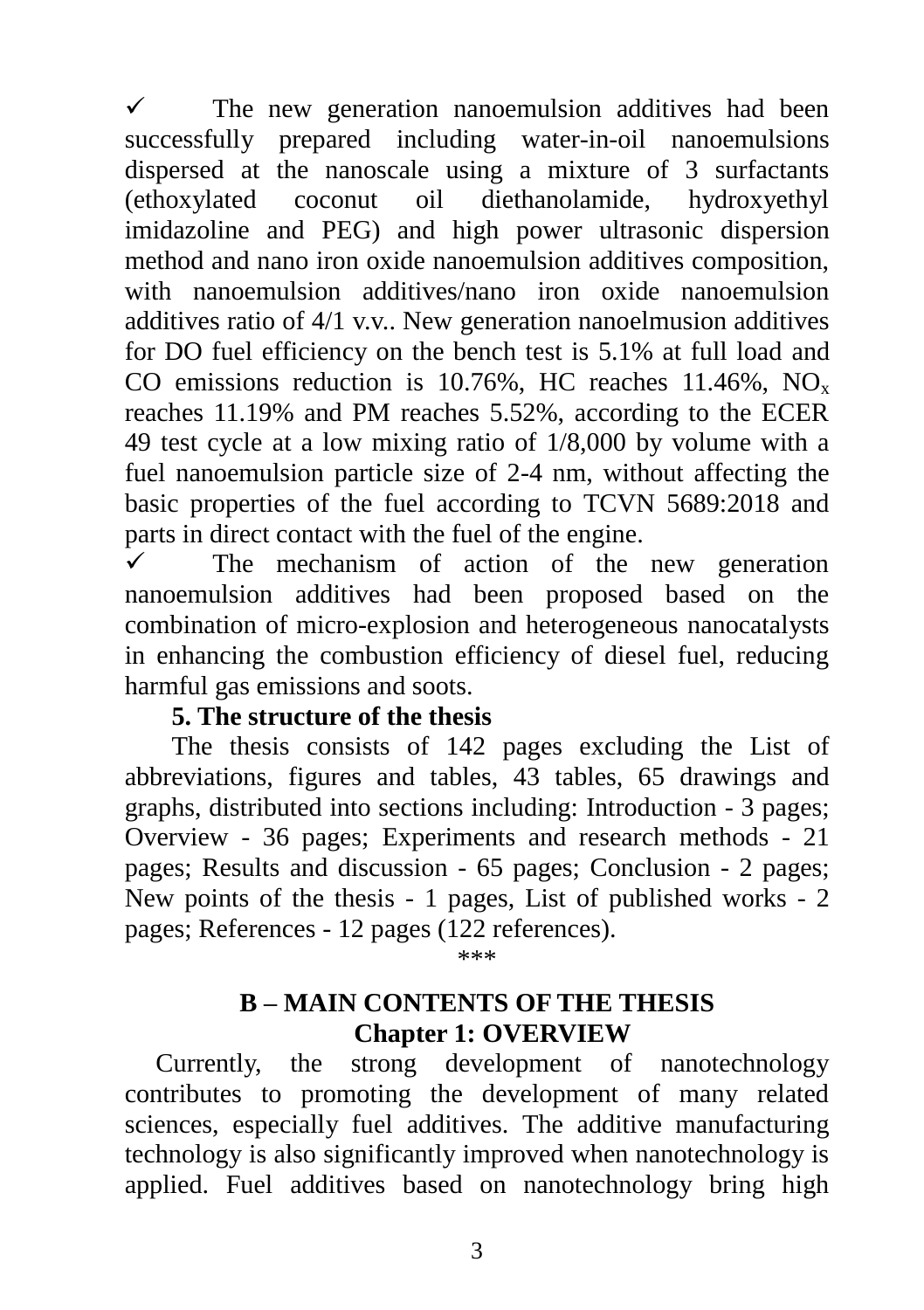technical and economic efficiency. A small amount of nanoadditives can bring about significant fuel economy and emission reductions. The application of nanotechnology in additive manufacturing promises the ability to solve many problems that have existed since before nanotechnology was appeared.

Diesel fuel emulsion and fuel-saving and emission-reducing additives are effective measures to improve combustion efficiency in diesel engines leading to fuel savings and reduction of harmful gas emissions;

Emulsion diesel fuel is a fuel in which water is dispersed in the form of emulsified particles with sizes ranging from micrometers to nanometers; Fuel-saving additives for diesel usually include water-in-oil emulsifiers and fuel-saving additives based on metal oxide nanoparticles;

Surfactants used in the preparation of fuel emulsions or microemulsions are usually non-ionic surfactants such as ethoxylated alkanolamide compounds from animal and vegetable fats and oils and surfactants based on amidoamine derivatives from vegetable fats and oils. and polyamines. In Vietnam, there are several groups of authors who have studied the synthesis of surfactants for the emulsification process in general. However, there have been no studies to synthesize the family of surfactants based on ethoxylation of alkanolamides from animal fats and vegetable oils and surfactants on the basis of amidoamine derivatives from animal fats and vegetable oils and polyamines, for application in Fabrication of water-in-oil micro-emulsions with emulsion particle size of several nm, with high stability.

There have been many studies on the preparation and application of emulsion diesel fuel. However, there has not been any systematic and comprehensive study from the preparation of surfactants to meet the requirements of nanoemulsion systems, additive preparation, fuel additive preparation, to the evaluation of effects. Effects of additive-phase fuel on safety in operation, storage, transportation, assessment of fuel efficiency and emission reduction.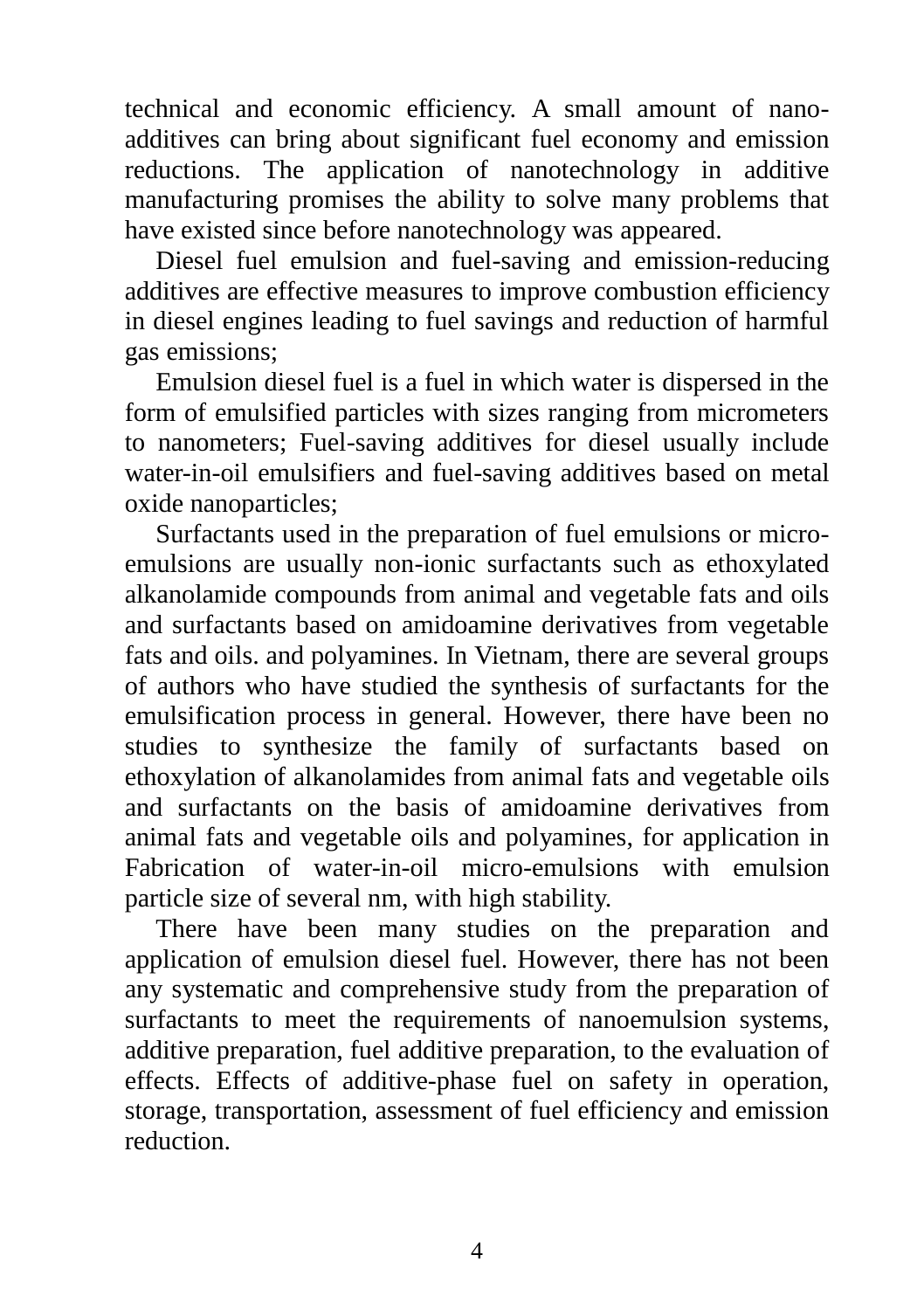In general, each research work only focuses on one aspect of the problem while in order to be able to put an additive into a wide application, it is necessary to pay attention to all aspects, economic, technical, environment, fire safety. In particular, there are almost no studies on the effects of additives or directly of surfactants on the plastic content in the fuel, the influence of the active substances on the operating safety of the engine. (The creation of plastic can lead to clogging of nozzles, filters, etc.). Moreover, most of the works use a large amount of additives to mix with diesel (sometimes up to nearly 1% by volume);

There are many research works on fuel-saving additives based on metal oxide nanoparticles for gasoline fuel. However, there are very few studies systematically and methodically on diesel fuelsaving additives based on metal oxide nanoparticles while the demand for diesel fuel saving and emission reduction from diesel engines is also very high. high, not inferior to the demand for gasoline fuel.

Therefore, the research and development of the new generation nanoemulsion fuel additives for diesel engines to reduce fuel consumption and harmful emissions, systematically and comprehensively, is urgent and science and practice meanful.

# **Chapter 2: EXPERIMENTS**

#### **2.1. Chemicals, tools and equipment**

The chemicals are sourced from chemical suppliers such as Sigma Aldrich, Merck, China and Vietnam. The thesis uses specialized equipment such as transducer ultrasonic vibrating devices, etc..

### **2.2. Synthesis of surfactants for use in nanoemulsions**

### *2.1.1. Synthesis of non-ionic surfactants on the basis of ethoxylation of alkanolamides from animal fats and vegetable oils*

*Synthesis of alkanolamides*

Alkanolamide was prepared by amideation reaction between diethanolamine and methyl ester of vegetable oil at  $154^{\circ}$ C for 6 hours, split products phases, purified with cold ethyl acetate,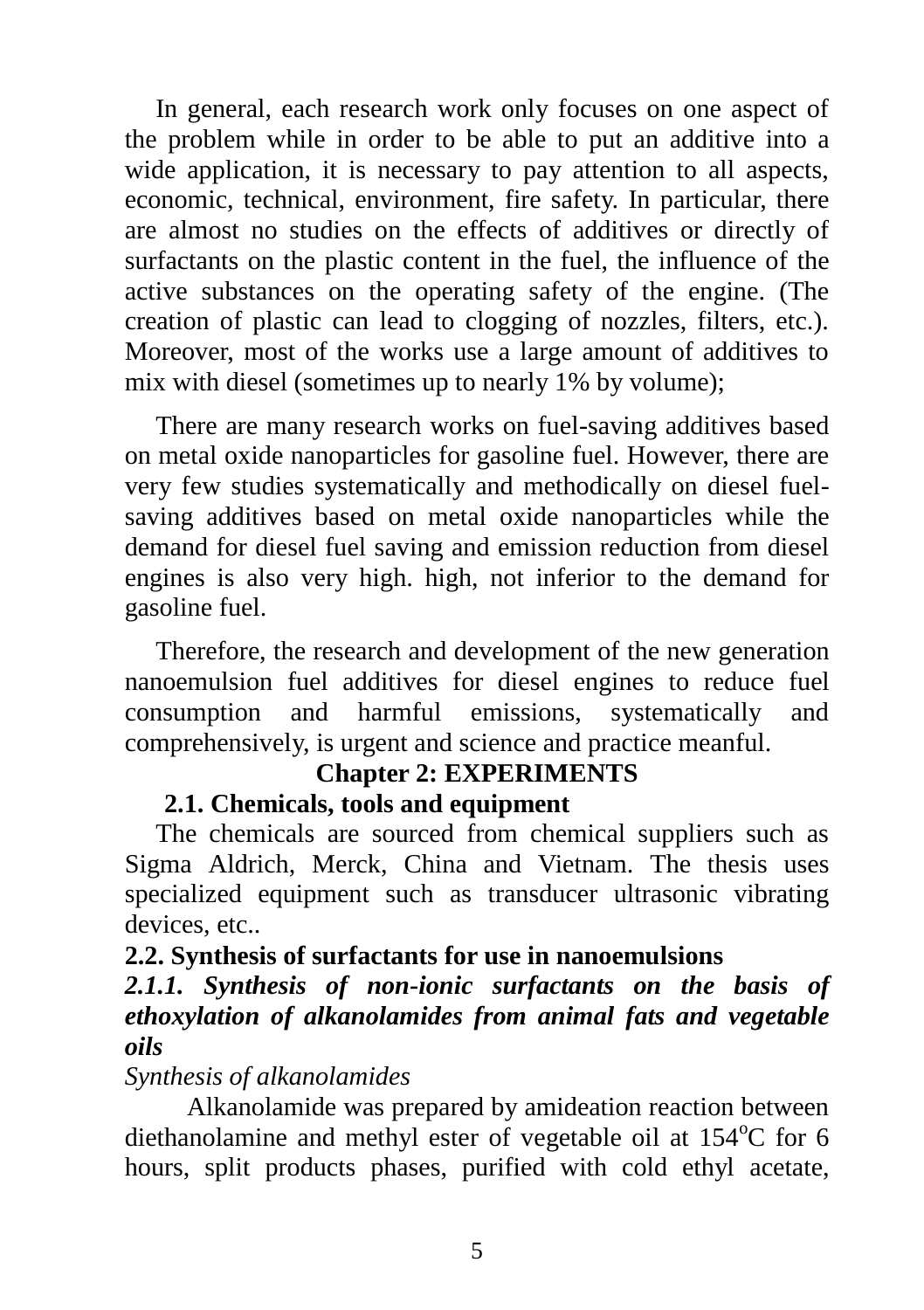washed with distilled water to neutral, dried in a vacuum oven, according to the reaction equation:

 $RCOOCH_3$  +  $NH(CH_2CH_2OH)$ <sub>2</sub>  $\rightarrow CH_3OH$  + RCON(CH<sub>2</sub>CH<sub>2</sub>OH)<sub>2</sub>

# *Ethoxylation of alkanolamide*

Alkanoamide was ethoxylated by adding alkanolamide and KOH to the autoclave, reacting with ethylene oxide gas at  $160^{\circ}$ C, catalyzed neutralization with HCl solution, purified with isopropanol, according to the reaction equation:

 $RCON(CH_2CH_2OH)$ <sub>2</sub> +  $CH_2CH_2OH$  $RCON(CH_2CH_2O)_{n+1}H$ 

# *2.2.2. Method of synthesizing surfactants based on amidoamine derivatives*

*Synthesis of imidazoline*

The synthesis of imidazoline goes through 2 stages: synthesis of amidoamine and synthesis of imidazoline from the resulting amidoamine. Amidoamine is synthesized by reacting the methyl ester with ethylendiamine at  $135^{\circ}$ C for 5 hours, distilling the excess ethylendiamine at  $116^{\circ}$ C, purified with ethyl acetate.

After that, the resulting amidoamine product is put into a heating vessel at low pressure, at  $250^{\circ}$ C, then purified with hot ethyl acetate, the filtrate is cooled to crystallize, collect and dry the resulting solid.

The reaction equation is as follows:

$$
\text{RCOOCH}_3 + H_2\text{NCH}_2\text{CH}_2\text{NH}_2 \xrightarrow{\text{CH}_3\text{OH}} \text{RCOHNCH}_2\text{CH}_2\text{NH}_2 \xrightarrow{\text{H}_2\text{O}} \text{R} \xrightarrow{\text{H}_2\text{O}} \text{N}
$$

1181.

*Synthesis of hydroxyethyl imidazoline*

Tall oil fatty acids and N-(2-Hydroxyethyl)ethylenediamine react at 140°C for 6 h. Then reduce the pressure (5 mmHg) raise the temperature to  $250^{\circ}$ C for 2 hours. Purified with ethyl acetate, the product is obtained in the lower layer.

The reaction equation is as follows:

$$
\text{RCOOH} + \text{H}_2\text{NCH}_2\text{CH}_2\text{NHCH}_2\text{CH}_2\text{OH} \quad \xrightarrow[\text{-H}_2\text{O}]{\text{H}_2\text{CH}_2\text{COH}} \quad \xrightarrow[\text{R}]{\text{H}_2\text{COH}} \quad \text{N}
$$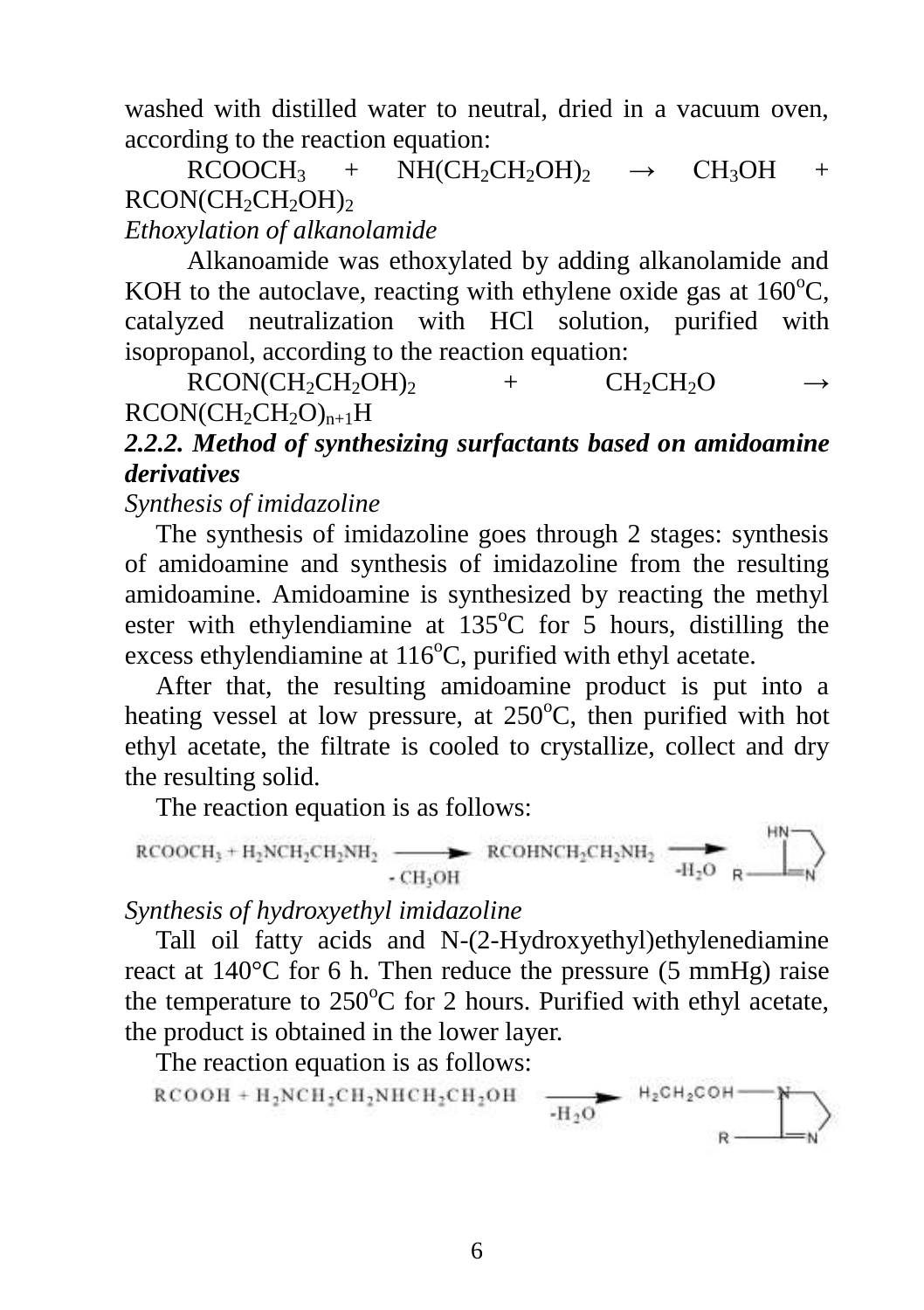### *2.2.3. Synthesis of surfactants on the basis of esters of polyethylene glycol with fatty acids*

Methyl ester of coconut oil is reacted with polyethylene glycol and heated to  $200^{\circ}$ C, with MgO catalyst added, and maintained at  $200^{\circ}$ C for 2 hours. Filter the catalyst, wash with hot saturated brine, separate the organic phase, and dry the product.

The reaction equation is as follows:

$$
\text{RCOOCH}_3 + \text{HO}(\text{CH}_2\text{CH}_2\text{O})_n\text{H} \xrightarrow{\bullet} \text{RCOO}(\text{CH}_2\text{CH}_2\text{O})_n\text{H}
$$

### **2.3. Preparation of new generation nanoemulsion fuel additives for diesel engines**

*Preparation of water-in-oil nanoemulsions*

Mixtures of ethoxylated coconut oil diethanolamide/hydroxyethyl imidazoline/polyethylene glycol ester in the ratio 3/2/1 by weight, into a beaker containing 290 g tall oil,80 g n-butanol and 15 g Span-80 , stirring at 120 rpm, collect. transparent mixture. Keep the mixture stable for 15 minutes. Add 100 g  $H_2O$ , sonication at 20 kHz for 90s, sonication power 200 W. Finally, add 20 g of 28%  $NH_3$  solution. The resulting nanoemulsion is transparent and unseparated, when observed with the naked eye.

*Preparation and preparation of nanoemulsion additives containing iron oxide nano*

The mixture of Triton-X and n-hexanol was added to the diesel fractionated hydrocarbon mixture then separated into two equal parts, one part was added with  $FeCl<sub>3</sub>$  solution, the other part was added with  $NH_3$  solution. Then slowly add the part containing the iron salt into the NH<sub>3</sub>. Then add n-butanol  $(1/1 \text{ v.v.})$ .

*Preparation of the new generation nanoemulsion additives combination*

Mixing water-in-oil nanoemulsions and nano iron oxide containing nanoemulsions in a volume ratio of 4/1 to obtain the new generation nanoemulsion additives.

#### **2.4. Product quality assessment**

The product quality of the synthesized samples was structurally characterized by IR, MS, HPLC, NMR methods.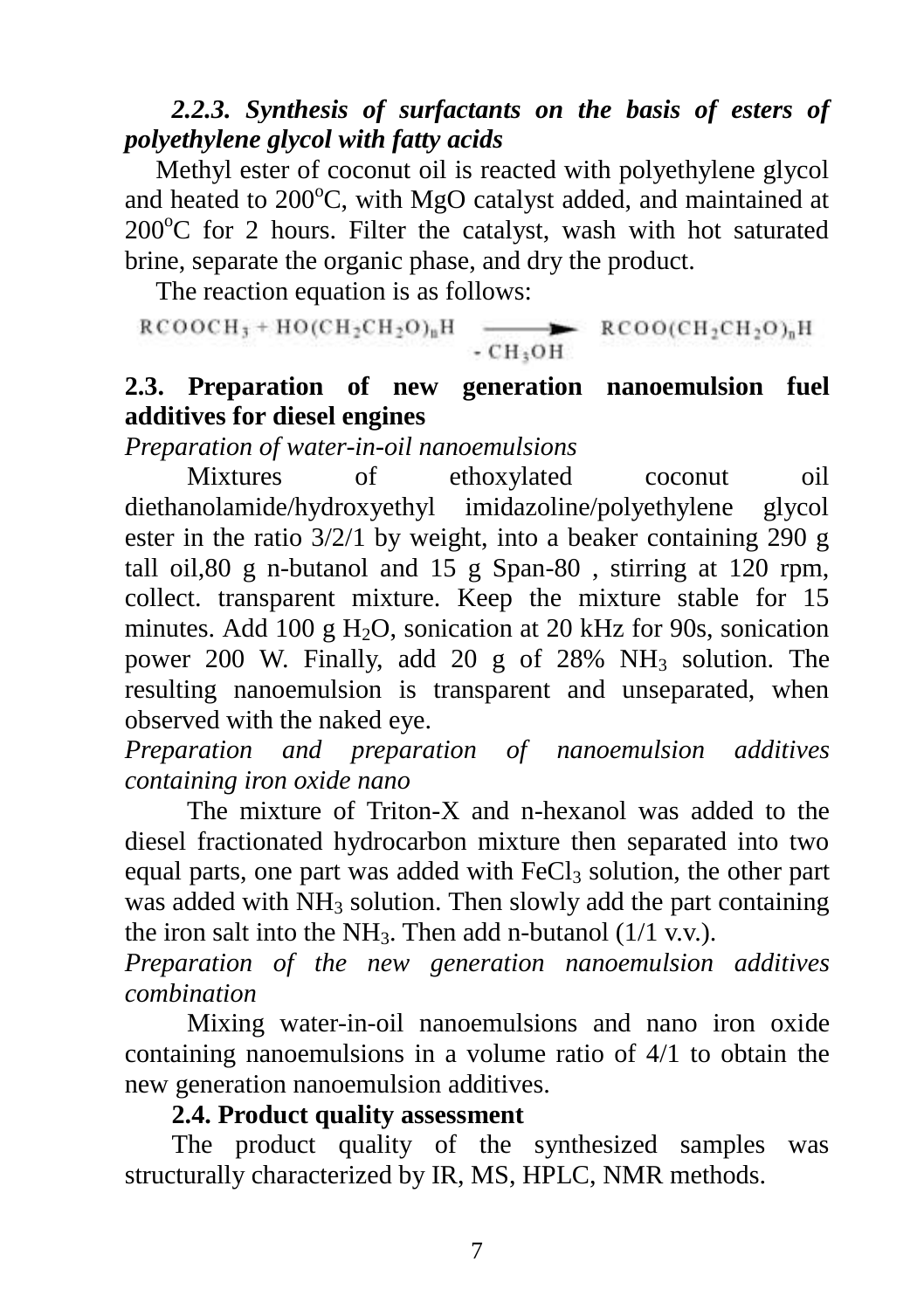Experimental determination of HLB, determination of color and other analyzes of the product was carried out at KEYLAB PRT. Particle size distribution range, measured on a Zetasizer nano ZS at the Institute of Materials Science, Vietnam Academy of Science and Technology by DLS method.

The quality of diesel fuel and diesel fuel with additives is assessed according to the standard TCVN 5689: 2013

### **2.5. Evaluation of the compatibility of additive phase fuels for components in direct contact with fuel in diesel engines**

The test components are selected from the parts of the PE IFA TGL 12 378 such as high-pressure pump and some components made of non-metallic materials, such as high pressure pump gasket.

### **2.6. Efficiency test of additive fuel on bench test**

.

Conducted evaluation of the efficiency of the new generation nanoemulsion additives blended fuel, according to the recommended phase-by-volume ratio of 1/8,000, the test fuels met TCVN 5689:2018, according to the standard test methods. or test control method. These tests were carried out at the Research Center for Engines, Fuels and Emissions, School Of Transportation Engineering - Hanoi University of Science and Technology (Figure 2.1).



**Figure 2.1. Test engine on bench test**

For the new generation microemulsion additives, the test engine is Hyundai D4DB engine (Korea).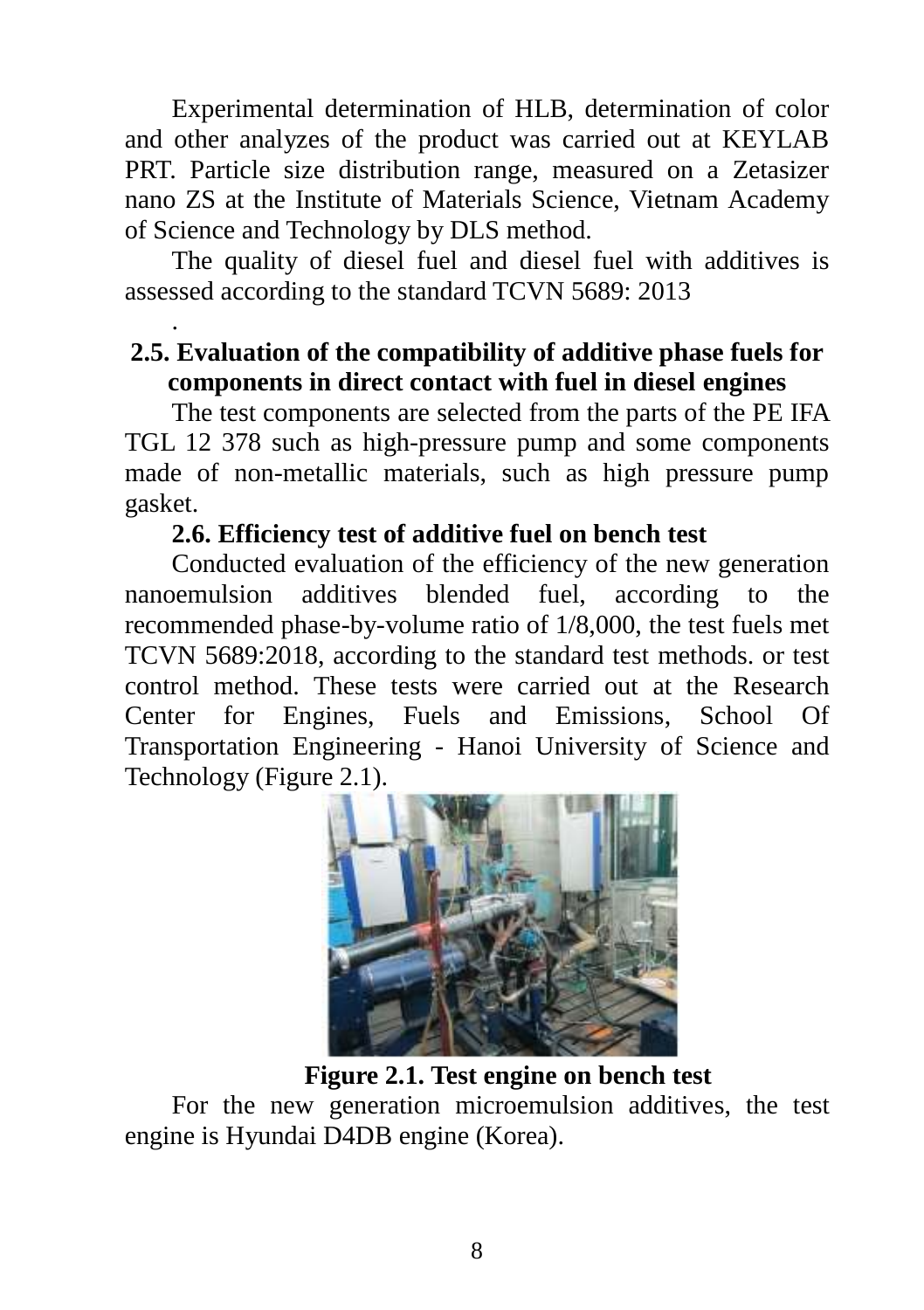| Model                     |                    | Hyundai D4DB    |  |
|---------------------------|--------------------|-----------------|--|
| Displacement (cc)         |                    | 3.907           |  |
| Bore x stroke (mm)        |                    | 104 x 105       |  |
| Maximum power (Hp/rpm)    |                    | 130/2.900       |  |
| Maximum torque (kg.m/rpm) |                    | 37/1.600        |  |
| Dimensions (mm)           | Length             | 815             |  |
|                           | Width              | 695             |  |
|                           | Height             | 765,5           |  |
|                           | Weight in dry (kg) |                 |  |
| Engine type (stroke)      |                    |                 |  |
| Number of cylinder        |                    |                 |  |
| Cylinder arrangement      |                    | In-line         |  |
| Firing order              |                    | $1 - 3 - 4 - 2$ |  |
| Compression ratio         |                    | 18:1            |  |

**Table 2.1. D4DB engine specifics**

Test the engine control method with fuel samples according to the following basic steps:

- Check and calibrate test equipment;

- Run the engine stably for 3 hours with 200Nm running mode, corresponding to 70% of the load before measurement;

- Stabilize coolant temperature, lubricating oil temperature and fuel temperature;

- Measure the engine characteristics according to the external characteristic curve (100% load). At points on the external characteristic curve, the amount of fuel supplied for one cycle, gct, is constant when tested with different fuels;

- Measure the fuel consumption and emission components according to the load curve at a specified rpm, with each torque change rate 10%, 25%, 50%, 75% and 100% respectively. load. The torques at the respective points on the load curve are kept the same when testing with different fuels ( $g_{ct}$  varies depending on the combustion efficiency of the fuel);

- Measure emission components at idle-mode.

- Evaluation of the test results of the engine's power, fuel consumption and emissions with each fuel pair.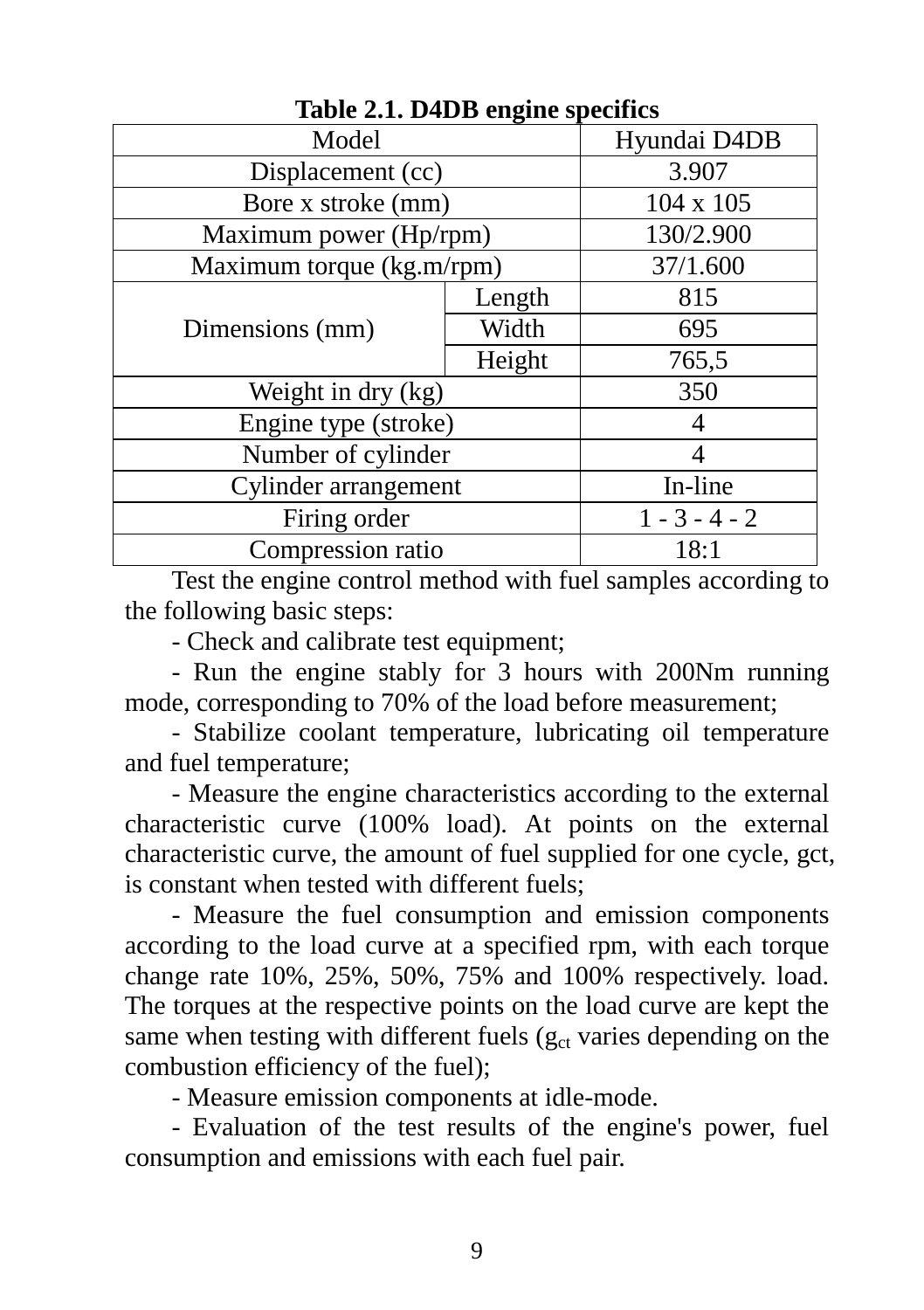### **2.7. Field test**

The field test was carried out at Trang Kenh Limestone Mining Workshop - Vicem Hai Phong Cement Company according to the control method on trucks in static and dynamic modes to evaluate the effectiveness of next-generation microemulsion additives. new under actual operating conditions. The test subjects are 02 CAT 769D trucks using CAT 3408E engine, this is a dump truck of Caterpillar (USA) often used as a means of transport on construction sites and mining sites. The test fuels are commercial DO oil and new generation microemulsion additives blended DO in a volume ratio of 1/8,000. Fuel consumption is compared in the static mode and dynamic mode. The test procedure for measuring fuel consumption in static mode and dynamic mode is described in Figure 2.2.

The test was conducted with vehicles using diesel fuel without additives first, and then switching to diesel fuel with additives. During a fuel change, the non-additive fuel is drained, the additive fuel is filled in, and then the engine is run at idle for 30 minutes before performing the additive phase fuel test.

Loading and unloading side yards were created to increase the similarity in transportation trips, and testing was carried out for 2 vehicles to increase objectivity. Selected surveys with similar conditions as a basis for control/comparison. Eliminate statistics in surveys with incidents that cause loss of similarity during the testing process: car with broken parts, car with broken tire, car without air conditioning, unstable technical condition of vehicle, driver, etc. Unusual health vehicles, zigzag cars jostling, local traffic jams, etc., sudden rain and wind.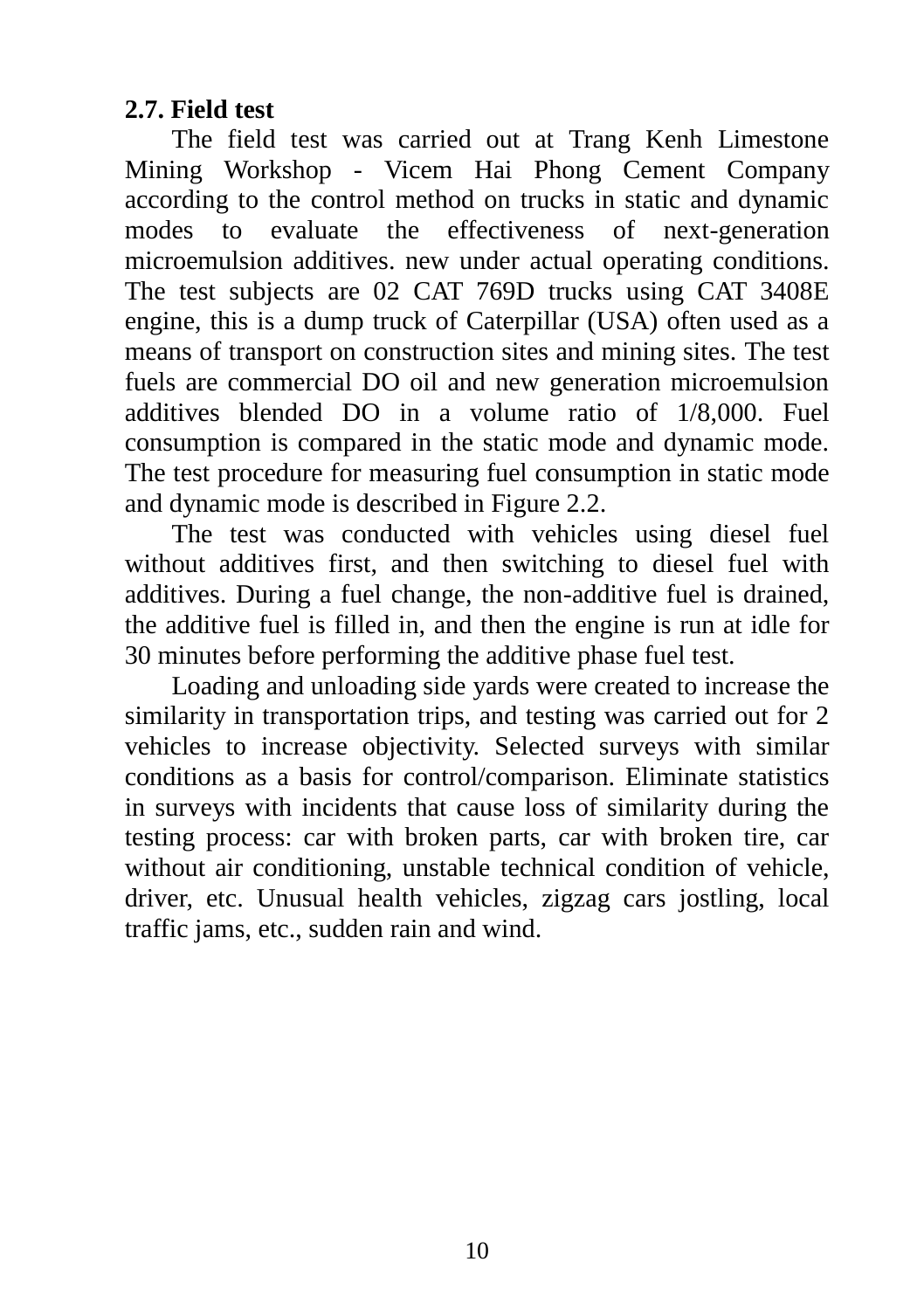

# **Figure 2.2. Test procedure to determine fuel consumption**

For each test fuel, emissions will be measured at the top of each vehicle's chimney. Take at least 3 values of stable CO and NOX concentrations at idling modes at different engine rpm. For HSU % smoke, the measured value is determined at the maximum rpm.

# **Chapter 3: RESULTS AND DISCUSSION**

# **3.1. Research on the preparation of surfactants**

*3.1.1. Study on preparation of surfactant based on ethoxylation of alkanolamide from animal fats and vegetable oils*

The study used the Behnken Box model, with the help of Modde 5.0 software to optimize the experiment and determined the conditions for synthesizing alkanoamide from coconut oil as follows:

A mixture of diethanolamine and methyl esters of coconut oil, with a molar ratio of amine: ester  $= 1.6$  in a three-necked flask equipped with a magnetic stirrer, condenser and thermometer, was heated to  $154^{\circ}$ C under the condition of regenerating. stored, stirred at 500 rpm and kept at this temperature for 6 h. Then, transfer the mixture to a separating funnel and let it settle for one hour. After the reaction, the mixture splits into two sublayers. The upper layer is pale, containing mostly residual methyl laurate. The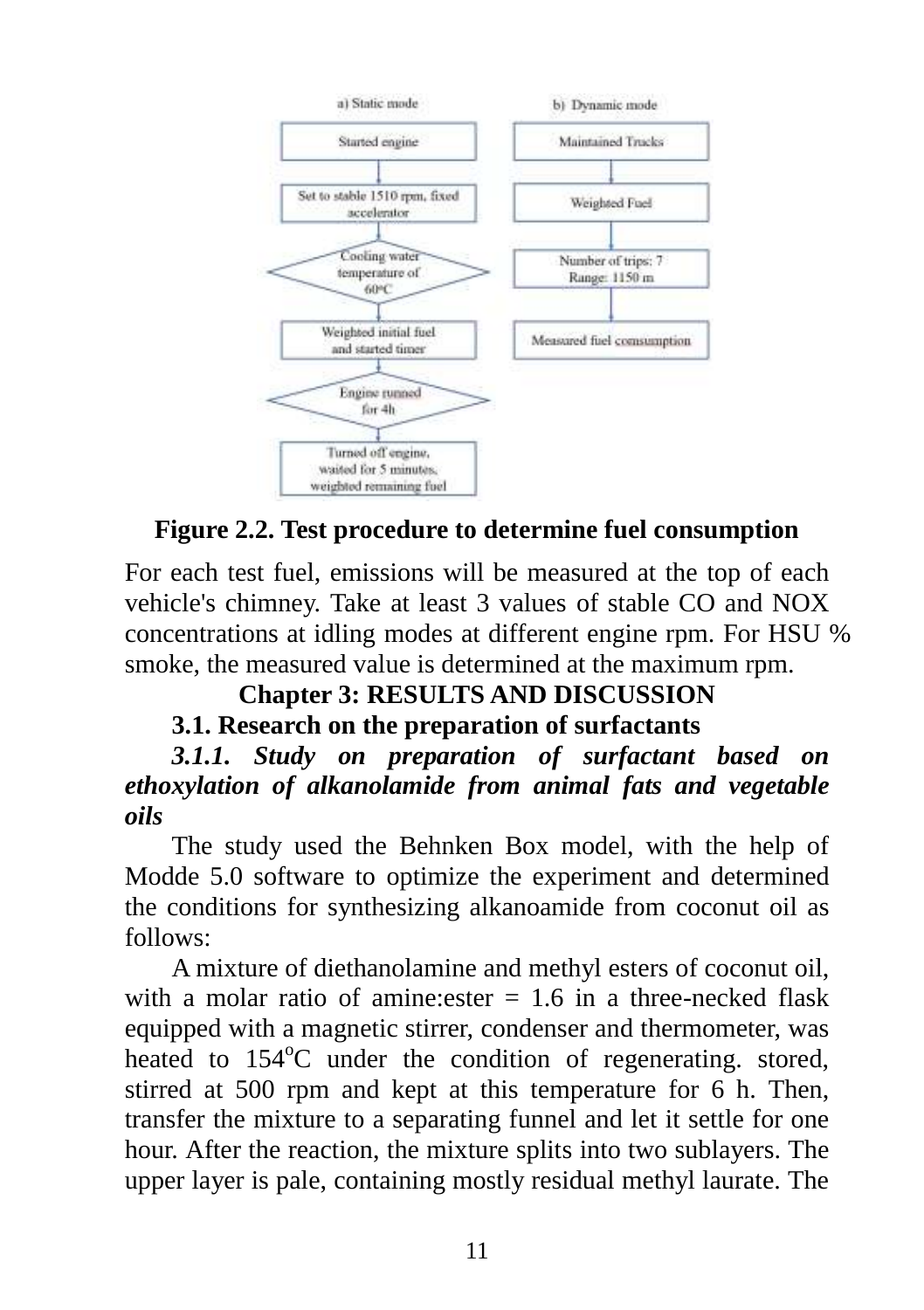lower layer is dark in color, containing mostly product. Separate the 2 sublayers and wash the lower sublayer with cold ethyl acetate  $(0 - 5^{\circ}\text{C})$  5 times. The obtained products were dried at  $70^{\circ}$ C under vacuum for 6 hours. Process efficiency reached 91%.

This thesis has determined the suitable conditions of the reaction to prepare ethoxylated coconut oil diethanolamide surfactant from coconut oil diethanolamide and ethylene oxide, to be used as raw materials for the preparation of nanoelmusion additives, which can be summarized as follows:

- Reaction temperature:  $160^{\circ}$ C;

- Molar ratio of amide:ethylene oxide=10
- Reaction time: 60 minutes;

- Purification: The reaction mixture is neutralized with 0.01M HCl solution, then the product is extracted using isopropanol extraction solvent, with the ratio of 20 ml of solvent / 10g of product. The extraction process was repeated 2 times. The isopropanol excess contains the product that is separated and distilled at 82.6°C to recover isopropanol. The obtained product was dried at  $105^{\circ}$ C to remove water stains.

The LC and MS spectra of the ethoxylated sample are presented in Figures 3.1 and 3.2.



**Figure 3.1. Spectrum LC product sample diethanolamide ethoxylated coconut oil**

We see on the MS spectrum of the product sample, there are many peaks with a mass jump of 44 - 44.1, which is typical for the CH2CH2O fragment. The molecular ion pic m/e at 274.1 is typical for the fragment  $RCON(CH_2CH_2)$ . From the MS spectrum, it can be seen that the ethoxylation product with the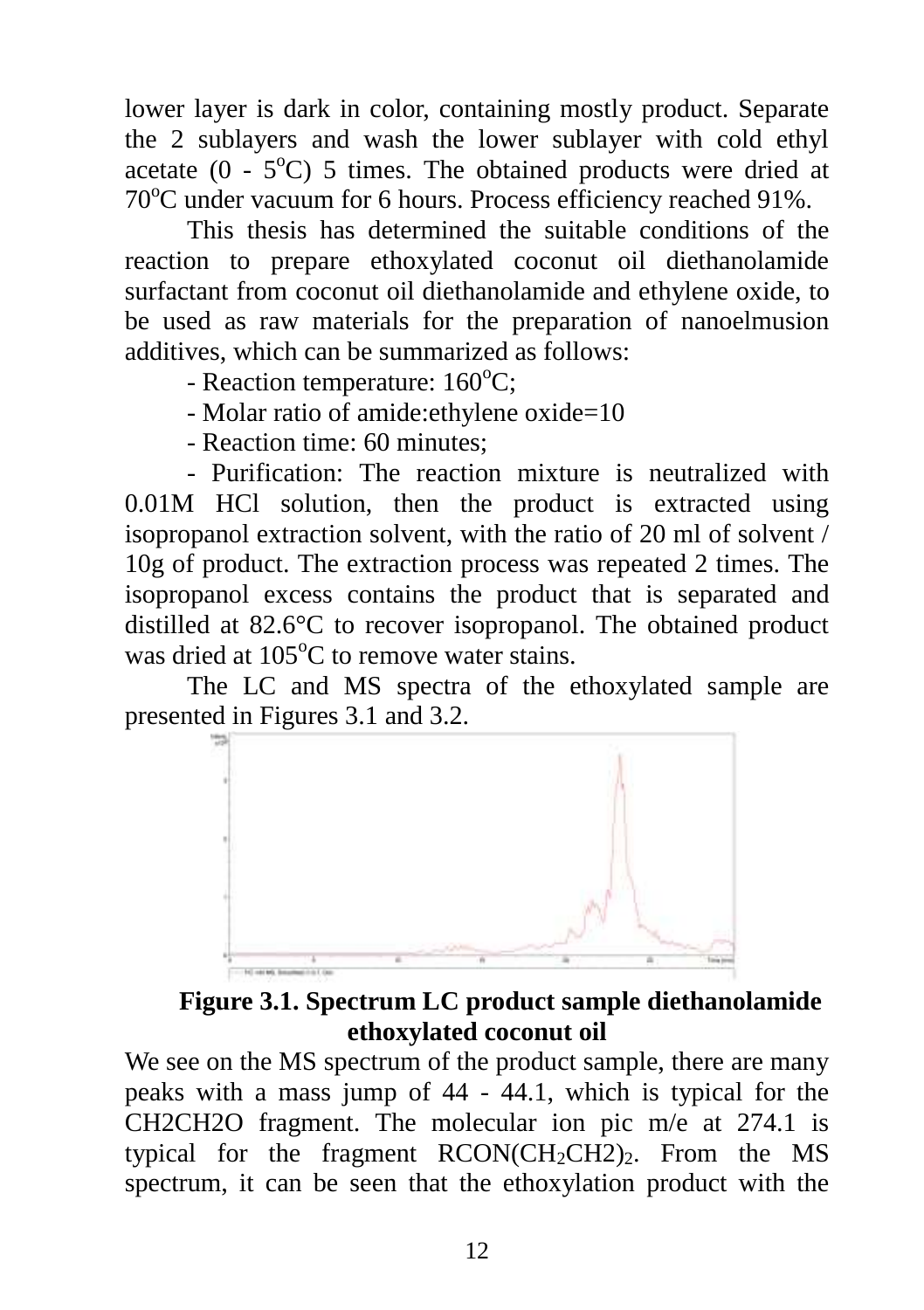number of ethylene oxide units  $(n + m)$  from 1 to 16, in which mainly the ethoxylation product with the number of ethylene oxide units from 7 to 10.



**Figure 3.2. Spectrum MS product sample diethanolamide ethoxylated coconut oil**

Do it this way, the reaction got over 91% product efficiency. The content of ethoxylated coconut oil diethanolamide in the product reaches over 99%. The resulting ethoxylation product contains an ethylene oxide group number from 1 to 16 (concentration in the range of 8). The HLB value range of the product is 6-8. With such properties and composition, the surfactant product is suitable for the preparation of nanoemulsion additives.

# *3.1.2. Research on the preparation of surfactants based on amidoamine derivatives from animal fats and vegetable oils and polyamines*

This thesis used the Behnken Box model, with the help of Modde 5.0 software to optimize the experiment and determined the conditions for the synthesis of amidoamine, the results of the experimental preparation of the nanoemulsion additive system using the surfactant. imidazoline showed that the resulting mixture was cloudy. This shows that the synthetic surfactant imidazoline is incompatible with other components in the additive system. Therefore, it is necessary to synthesize imidazoline derivatives to increase the hydrophilicity of this surfactant. Among the derivatives of amidoamine, hydroxyethyl imidazoline contains an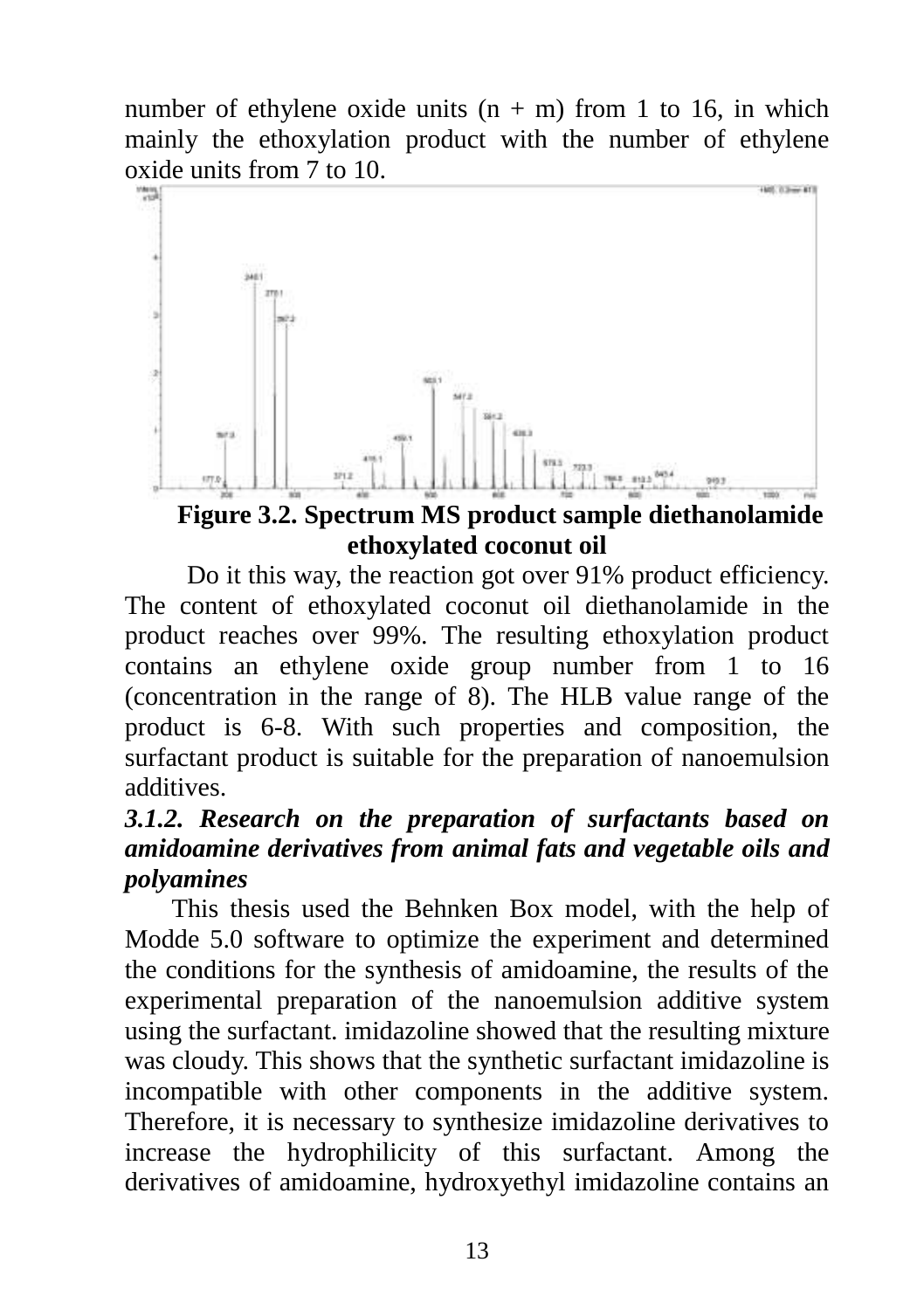imidazoline ring and also contains an additional OH functional group, promising higher hydrophilicity than imidazoline without the substituent. Moreover, this surfactant can be synthesized directly from fatty acids without having to be converted to fatty acid methyl esters. This thesis has determined suitable conditions for the synthesis of hydroxyethyl imidazoline, as summarized below.

- Molar ratio of amine:  $acid = 1.8$ 

 $-$  Stage 1: 140 $\degree$ C, 6 hours;

- Temperature stage  $2: 250^{\circ}$ C, 5 mmHg, 2 hours;

- Purification with ethyl acetate solvent at the rate of 20 ml of solvent /10 g of product, number of times of purification: 2 times. Dry at  $70^{\circ}$ C in a vacuum oven, for 2-3 hours to collect the product.

Followed in this way, a yellow-brown product with the characteristic properties of the compound hydroxyethyl imidazoline is obtained. Efficiency is over 92%.

The 1H NMR spectrum of the product presented in Figure 3.3 shows peaks with  $\sigma = 0.838 - 0.865$  ppm, representing the H of the CH3 group in the acid radical (R); the peaks with  $\sigma = 1.176$ . 2.021 ppm characterize the H-bonded C no of the radical  $R$ ; the peaks with  $\sigma = 2.088 - 2.507$  ppm characterize the unsaturated Cbonded H of the R radical; the peaks with  $\sigma = 2.601 - 2.627$  ppm represent the H bound to C2; the peaks with  $\sigma = 2.974 - 3.000$ ppm are typical for H bound to C3; the peaks with  $\sigma = 3.145$ . 3.183 ppm characterize the H bound to C1; The peaks with  $\sigma$  = 3.434 - 3.473 ppm are typical for H bound to C4.



**Figure 3.3. <sup>1</sup>H NMR spectrum of product sample hydroxyethyl imidazoline**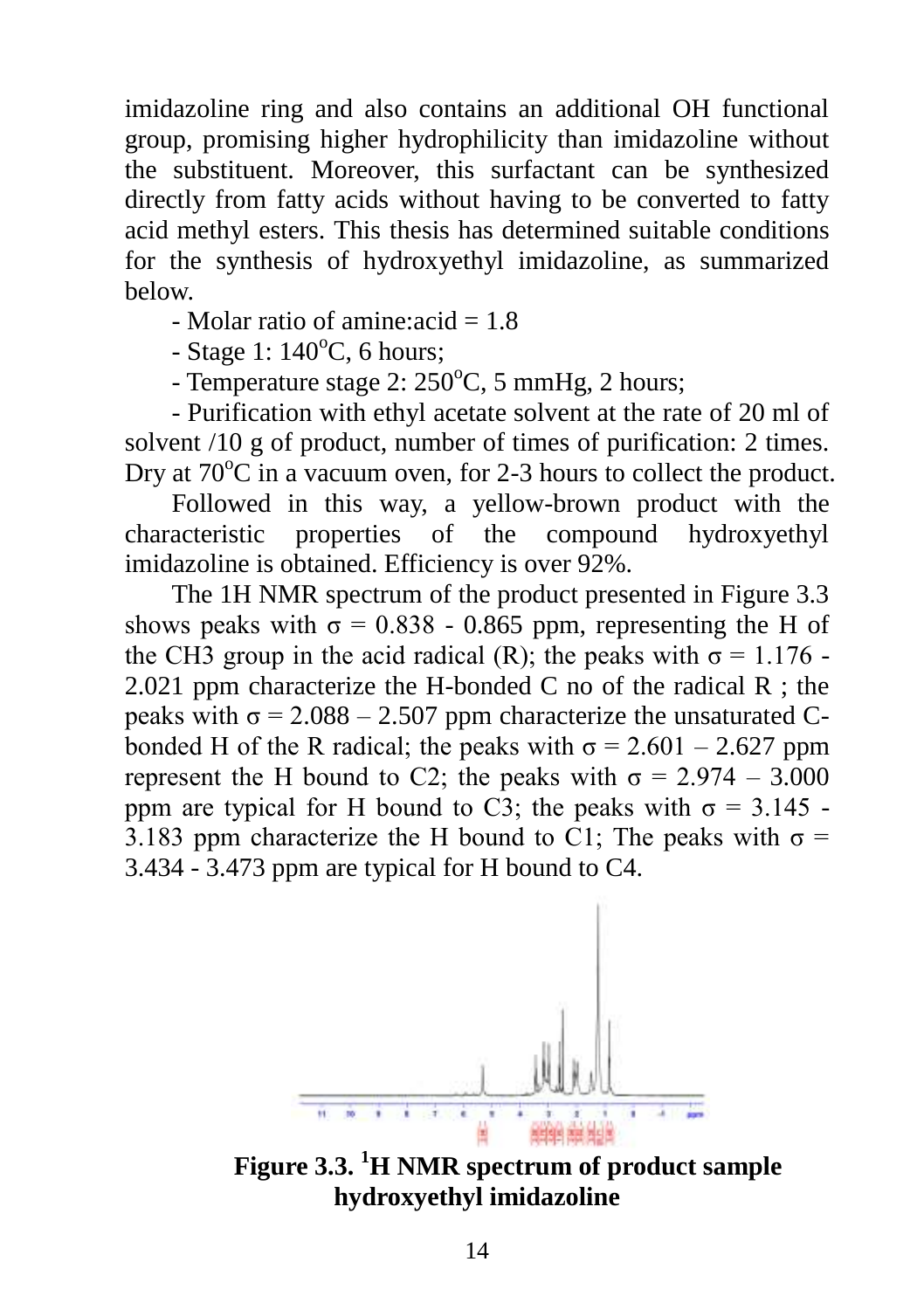The  $^{13}$ C NMR spectrum of the product is presented in Figure 3.4. It is observed on the spectrum that the peak of C5 appears at  $\sigma$  = 166.41 ppm; the peak of the unsaturated Cs in the original R appeared at  $\sigma$  = 125.56 - 129.67 ppm; the peak of C1 appears at σ = 51.54 ppm; the peaks of C $-2$ , C3 and C4 appear at  $\sigma$  = 49.86 ppm, 49.76 ppm and 39.0 - 40.41 ppm; the peaks of the  $C_s$  in the R-group appeared at  $= 13.85$  ppm, 21.91-22.03 ppm and 25.16 -31.22 ppm.



**Figure 3.4. <sup>13</sup>C NMR spectrum of product sample hydroxyethyl imidazoline**

On the IR spectrum of the hydroxyethyl imidazoline product (Figure 3.5), there is a peak at  $3,261.63$  cm<sup>-1</sup>, representing the oscillation of the hydroxylethyl OH bond. The C=N bond has a characteristic peak at  $1,610.56$  cm<sup>-1</sup>.



#### **Figure 3.5. IR spectra of product hydroxyethyl imidazoline**

The above characteristic results allow the conclusion that the composite product has the expected structure. The MS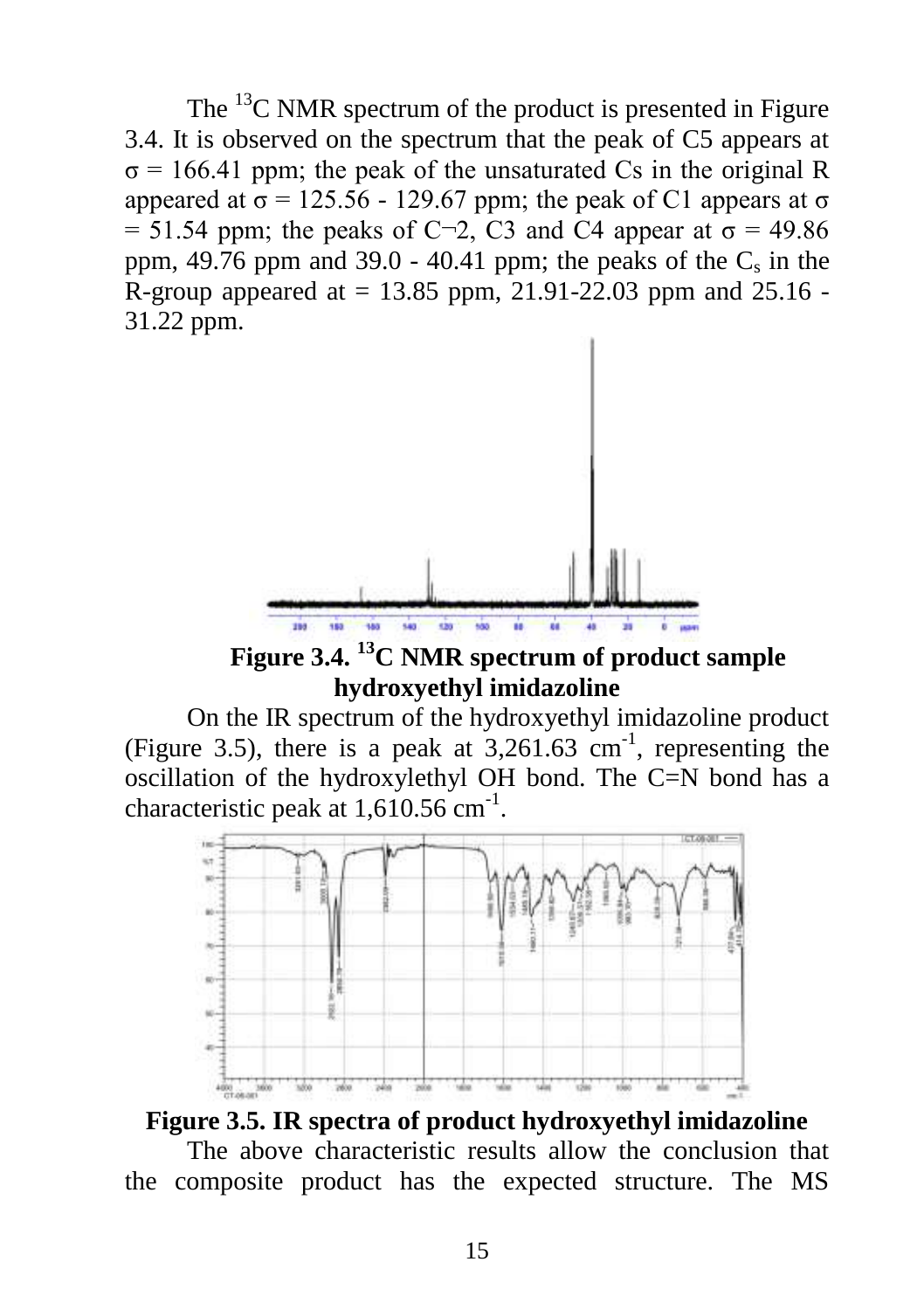spectrum of the hydroxyethyl imidazoline product sample is presented in Figure 3.6.



#### **Figure 3.6. MS spectra of product hydroxyethyl imidazoline**

The total amine content of some samples was determined according to ASTM D2073-92, showing that the optimal sample had an average total amine content of 151 mg/g.

Even so, the efficiency of water emulsification in DO fuel of the nanoemulsion additive, which is prepared from either of the two surfactants mentioned above, is not really high, as shown by the relatively high emulsion particle size, right after when mixing additives with fuel, as well as when storing fuel with additives after one month. This result suggests that it is necessary to increase the hydrophilicity of the additive system, specifically the need to add hydrophilic surfactants to the additive composition.

Considering that polyethylene glycol esters of fatty acids are a group of surfactants with wide applications, are environmentally friendly and can meet the technical requirements, the method of preparing this surfactant has been studied. Based on the survey results, it can be seen that the combination of these 3 surfactants significantly reduces the particle size of the water-in-DO oil emulsion, at the time of mixing as well as after one month of storage. It is noteworthy that the additive sample used a mixture of ethoxylated surfactants from coconut oil/hydroxyethyl imidazoline/PEG 400 esters, according to the weight fraction ratio 3/2/1, to create emulsions of less than 2 nm in size. Obviously, the addition of PEG 400 ester component is reasonable and brings significant effects in the preparation of nanoemulsions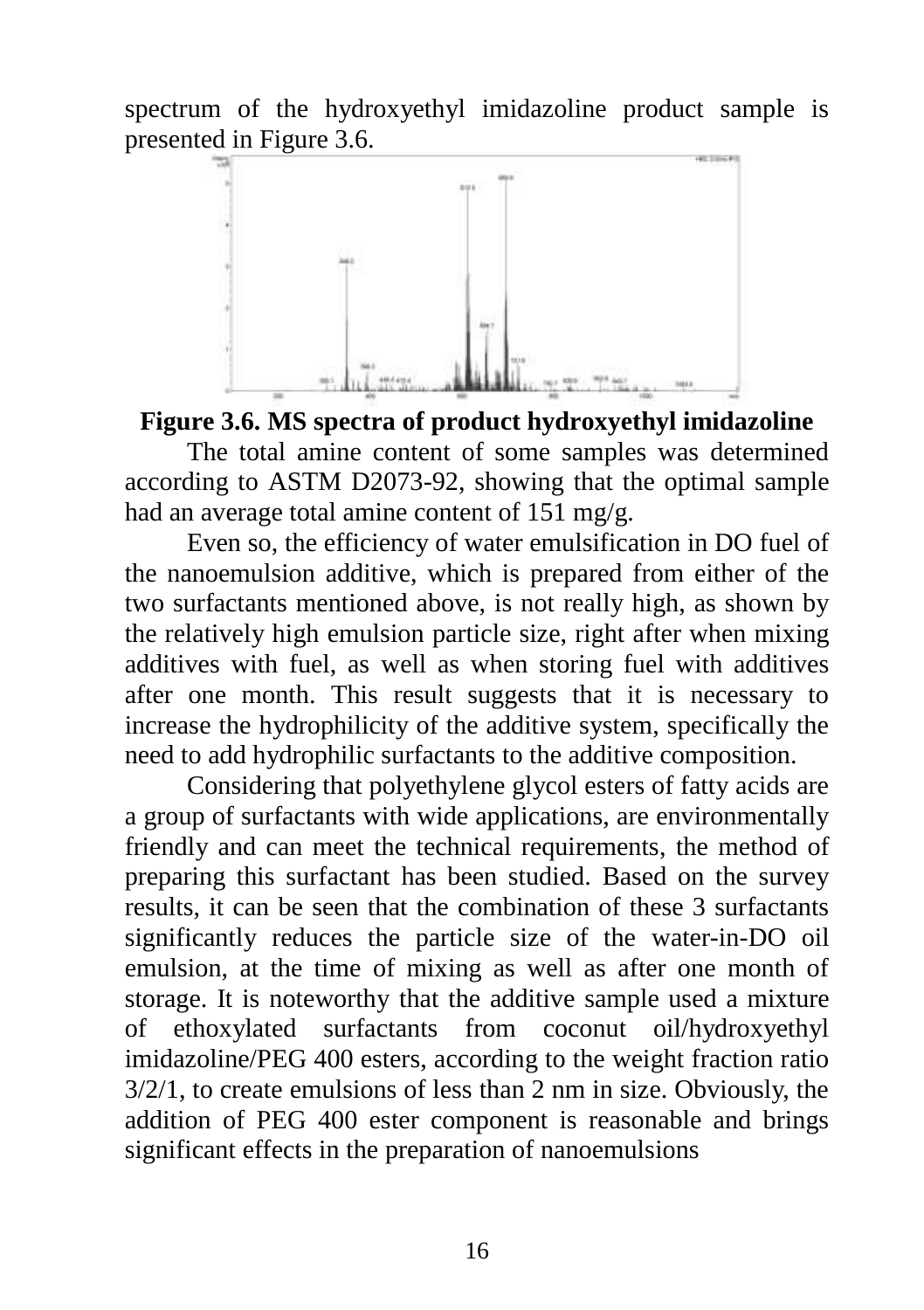### **3.2. Research on preparation of new generation nanoemulsion fuel additives for diesel engines**

### **3***.2.1. Research on the preparation of water-in-oil nanoemulsions*

From the obtained results, this thesis proposes the preparation process by ultrasonic transducer method as follows:

Using the oil phase is tall oil, the main surfactant used is a mixture of ethoxylated coconut oil diethanolamide / Hydroxyethyl imidazoline / polyethylene glycol ester in the ratio 3/2/1 with a ratio of 10.3%, water content is 20%. The ultrasonic dispersion step was performed after the addition of water to the mixture and before the addition of  $NH_3$  solution, under 200W ultrasonic conditions at 20 kHz for 90 seconds.

# *3.2.2. Research on preparation of nanoemulsion additives containing nano metal oxide*

Research results on the preparation of nanoemulsions containing metal oxide nanoemulsions, on the basis of inheriting the additive preparation method of TD laboratory are as follows: Mix 156 g Triton X-100 and 102 g n-hexanol into the mixture diesel fractionated hydrocarbon, forming an oil phase with a volume of 1,000 L, stirring at 200 rpm, for 15 minutes. Divide the above mixture into 2 equal parts, store in two 2,000 ml beakers. The first volume fraction was mixed with 20 mL of 1 M FeCl<sub>3</sub> solution. The second volume fraction was mixed with 20 mL of 28% NH<sup>3</sup> solution. Stir the two mixtures on a magnetic stirrer at 200 rpm for 10 minutes until two transparent nanoemulsions are obtained. Slowly add the emulsion of iron salts to the nanoemulsion of NH3, stirring at 200 rpm until the mixture is transparent.

The nanoemulsion system was left to stabilize for 5 hours. 1,000 mL of the nanoemulsion prepared above and 1,000 mL of 99% n-butanol were added to a 5,000 mL beaker and mixed with a boom stirrer at about 200 rpm, stirring time for 10 minutes. The size of the water-in-oil emulsion particles of the nano metal oxide -containing nanoemulsion admixture is nearly 70 nm*.*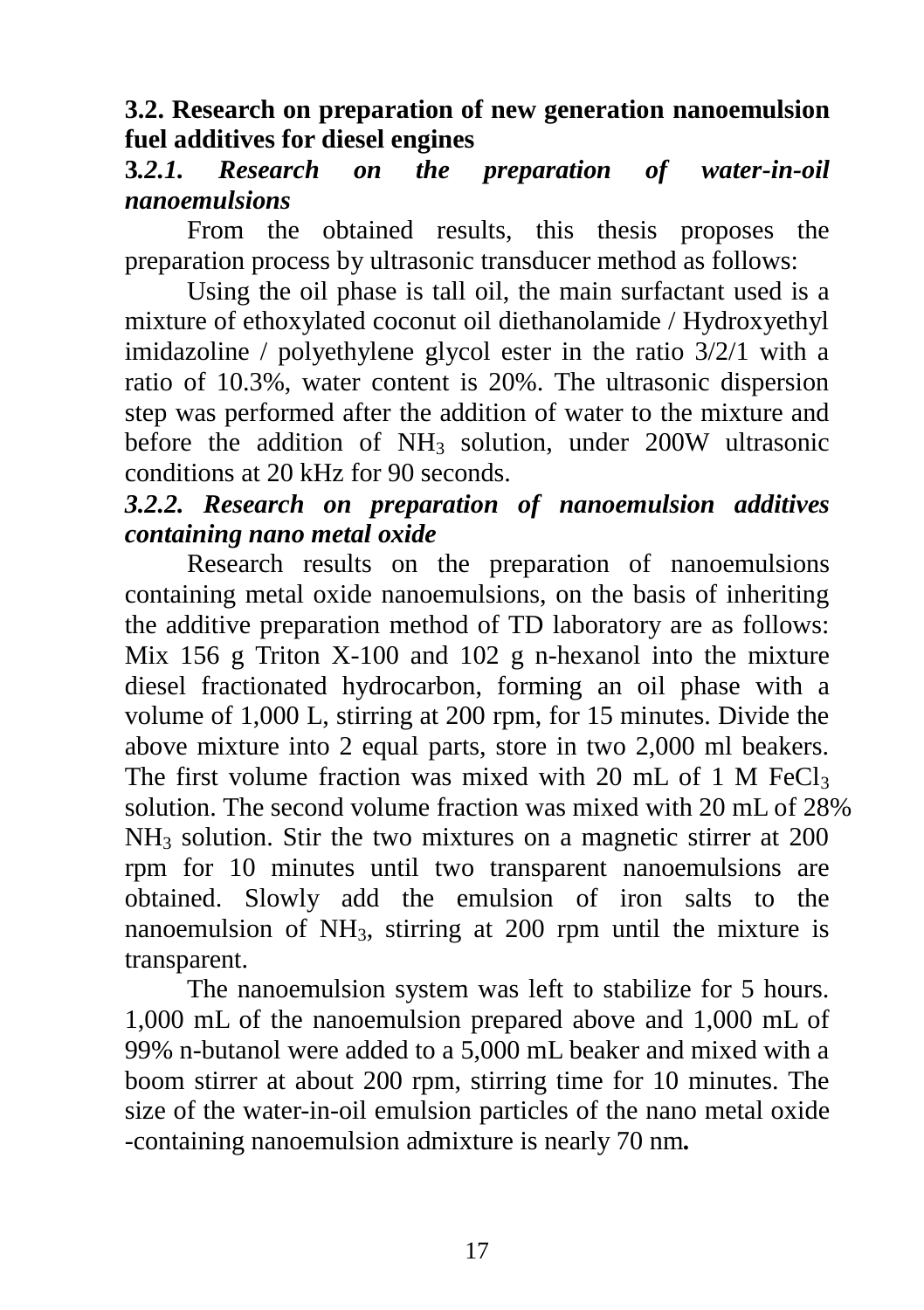### *3.2.3. Compatibility of mixtures of nano metal oxide containing nanoemulsions and water-in-oil nanoemulsions*

Nanoemulsion additives containing nano metal oxides were investigated and mixed with water-in-oil nanoemulsions at different ratios to investigate the effects of mixing on the appearance of the mixture of both additives. At the mixing ratio of 1/4, the two additives are completely compatible and have high preservation durability.

The combination of the two additive systems still gives the average water-in-oil emulsion particle size that is almost equivalent to that of the water-in-oil nanoemulsion additive sample at the mixing ratio of 1/8,000 by volume. The resulting product is the new generation nanoemulsion additives. The new generation nanoemulsion additives has the basic properties listed in Table 3.1.

| $N^{\mathrm{o}}$ | <b>Property</b>                | Unit            | <b>Method</b> | <b>Result</b> |  |
|------------------|--------------------------------|-----------------|---------------|---------------|--|
|                  | Closed cup                     | $^{\circ}C$     | <b>TCVN</b>   | 73,0          |  |
|                  | flashing                       |                 | 2693:2007     |               |  |
| 2                | Viscosity at 40°C              | $mm^2/s$        | <b>TCVN</b>   | 42,13         |  |
|                  |                                |                 | 3171:2011     |               |  |
| 3                | Copper strip<br>corrosion test |                 | <b>TCVN</b>   | 1b            |  |
|                  |                                |                 | 2694:2007     |               |  |
| 4                | Density at 15°C                | $\text{kg/m}^3$ | <b>TCVN</b>   | 927,2         |  |
|                  |                                |                 | 6594:2007     |               |  |
|                  |                                |                 | <b>TCVN</b>   | Red-brown     |  |
| 5                | Appearance                     |                 | 7759:2008     | color,        |  |
|                  |                                |                 |               | transparent   |  |

**Table 3.1. Properties of new generation nanoelmulsion additives**

At the ratio of mixing with diesel fuel 1/8,000, the additive does not significantly affect the criteria according to TCVN 5689:2018, while the Fe-Mn content and the actual plastic content of the fuel. The determined average size of water-in-oil emulsion particles by DLS method is 3 nm.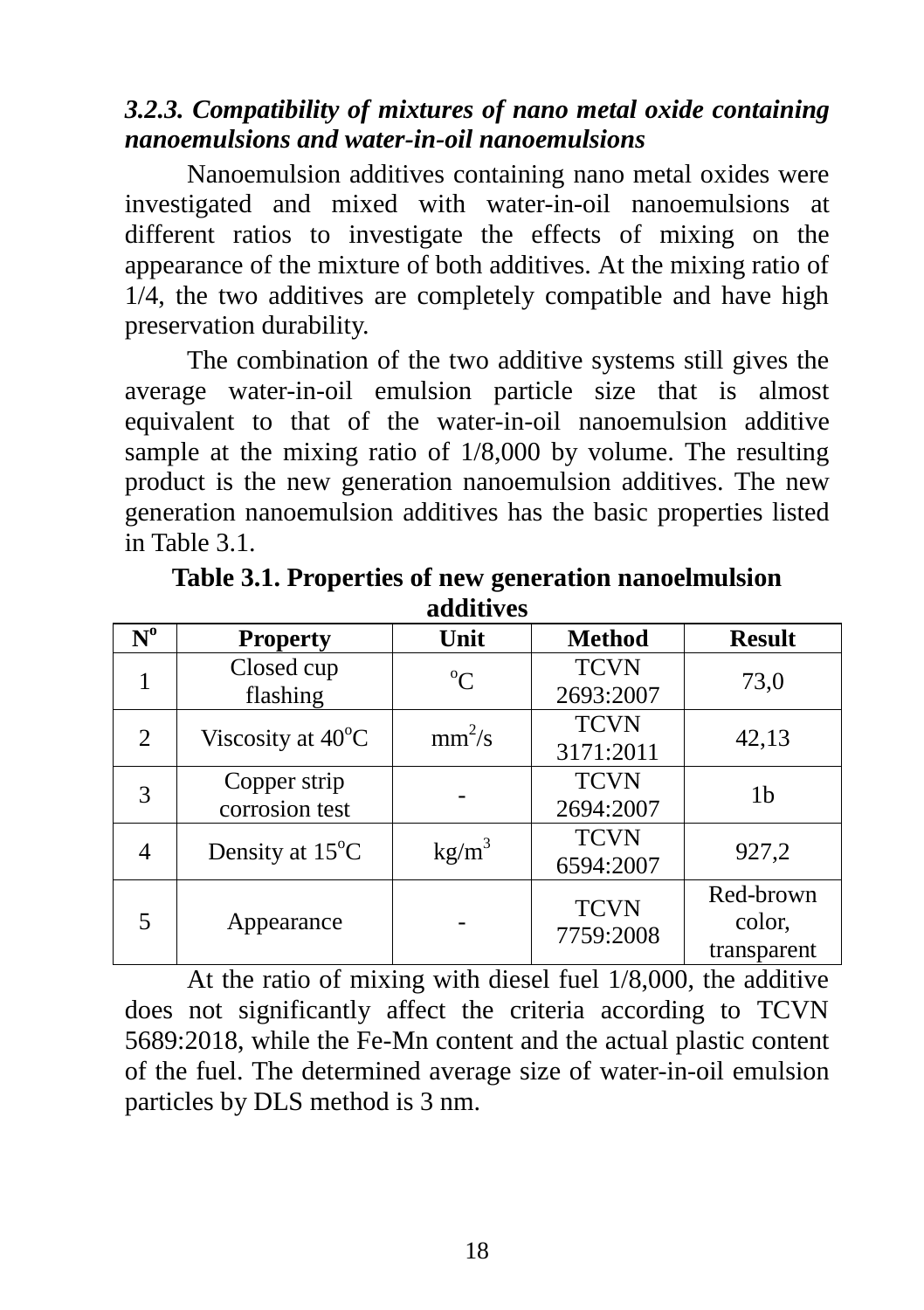

**Figure 3.7. Size distribution range of water emulsion particles in new generation nanoemulsion additives phase fuel samples (dispensing ratio by volume 1/8,000)**



**Figure 3.8. Samples of component additives: nano iron oxide nanoemulsion additive (a), water-in-oil nanoemulsion additive (b) and new generation nanoemulsion additives (c)**

**3.4.4. Studying the effects of fuel additives on fuel contact parts**

The research results in this Thesis for metal and nonmetallic parts in direct contact with fuel in Diesel engines show the impact of fuel with additive blended and base fuel when start of the test and after the end of the test are similar (Figures 3.9, 3.10 and Table 3.2).

| $N^{\mathrm{o}}$ | Desc.<br>Parts                    |              | Non-additive fuel |                  |               | <b>Additive blended fuel</b> |                  |               |
|------------------|-----------------------------------|--------------|-------------------|------------------|---------------|------------------------------|------------------|---------------|
|                  |                                   |              | Day 0             | After 60<br>davs | $\frac{0}{0}$ | Day 0                        | After 60<br>davs | $\frac{0}{0}$ |
|                  | Piston of high<br>pressure pump   | <b>Alloy</b> | 40.2848           | 40.2847          | $-0.00$       | 40.2652                      | 40.2654          | $+0.00$       |
| $\mathbf 2$      | <b>Sealing Gasket   Synthet  </b> |              | 6.7169            | 6.7218           | $+0.073$      | 7,0304                       | 7.0349           | $+0.06$       |

**Table 3.2. Mass variation of the studied samples**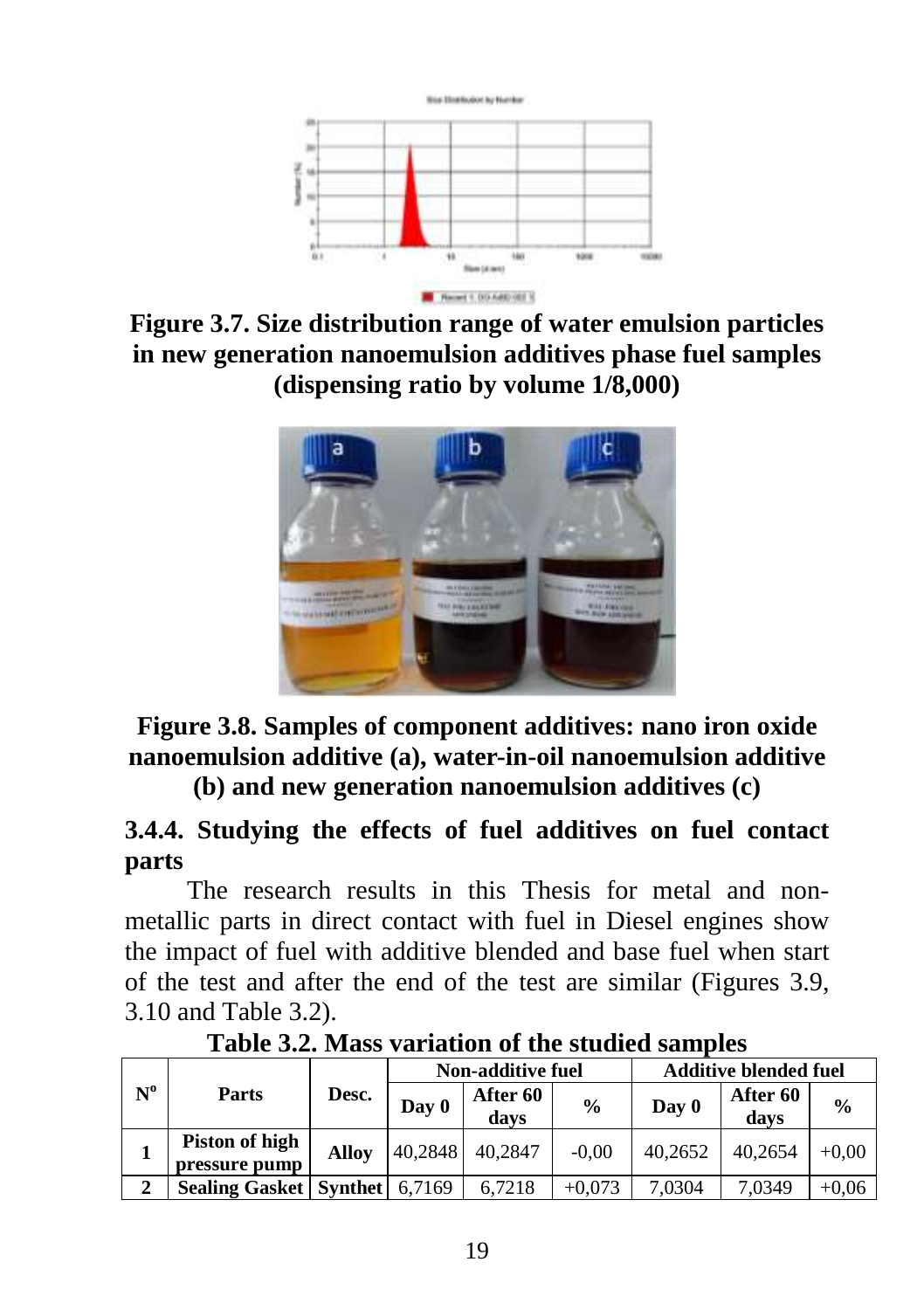| <br>. . |  |  |  |
|---------|--|--|--|
|---------|--|--|--|



**Figure 3.9. SEM image of surface morphology of seal sample immersed in: a) initial sample, b) none additive DO sample and c) additive-blended DO sample**



**Figure 3.10. SEM image of surface morphology of a high-pressure pump piston sample immersed in: a) initial sample, b) none additive DO sample and c) additive-blended DO sample**

At the same time, both fuels have no significant impact on the vehicle's fuel-contact components. These results allow to confirm that the new generation nanoemulsion additives, when mixed into the fuel, will not cause any effect on the fuel.

### **3.5. Additives efficacy testing on bench test**

The results of evaluation of the efficiency of the new generation nanoemulsion additives phase fuel compared with the control fuel on the test platform show that using additive blended fuel saves 5.1% of fuel at full load. CO emission reduction is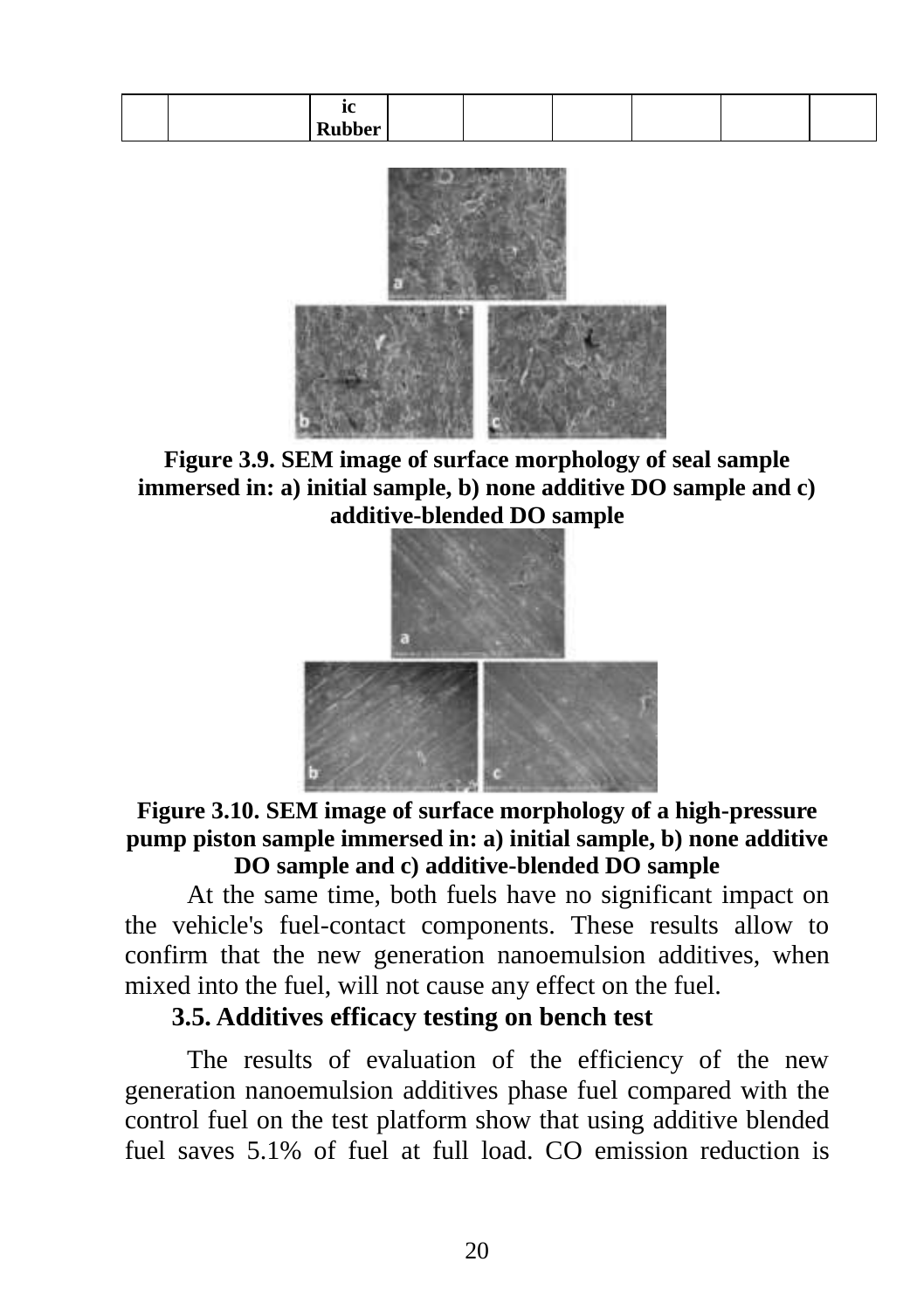10.76%, HC is 11.46%, NOx is 11.19% and PM is 5.52% according to ECER 49 cycle (Figure 3.11 and Figure 3.12).



**Figure 3.11. The change in power, fuel consumption and emissions of the engine when using additive-mixed diesel compared with conventional diesel according to the speed curve**



#### **Figure 3.12. Change in CO, HC, NOx and PM emissions of additive phase DO compared to DO-0.05S according to ECER49 cycle 3.6. Field test**

For mine trucks using diesel engines: Using new generation additives blended fuel helps to save an average of 5% (Figure 3.13). CO emissions decreased by an average of 6.08%. NOx emissions decreased by about 24% - 25% (figure 3.14). After using the additive, the engine still worked well and stably.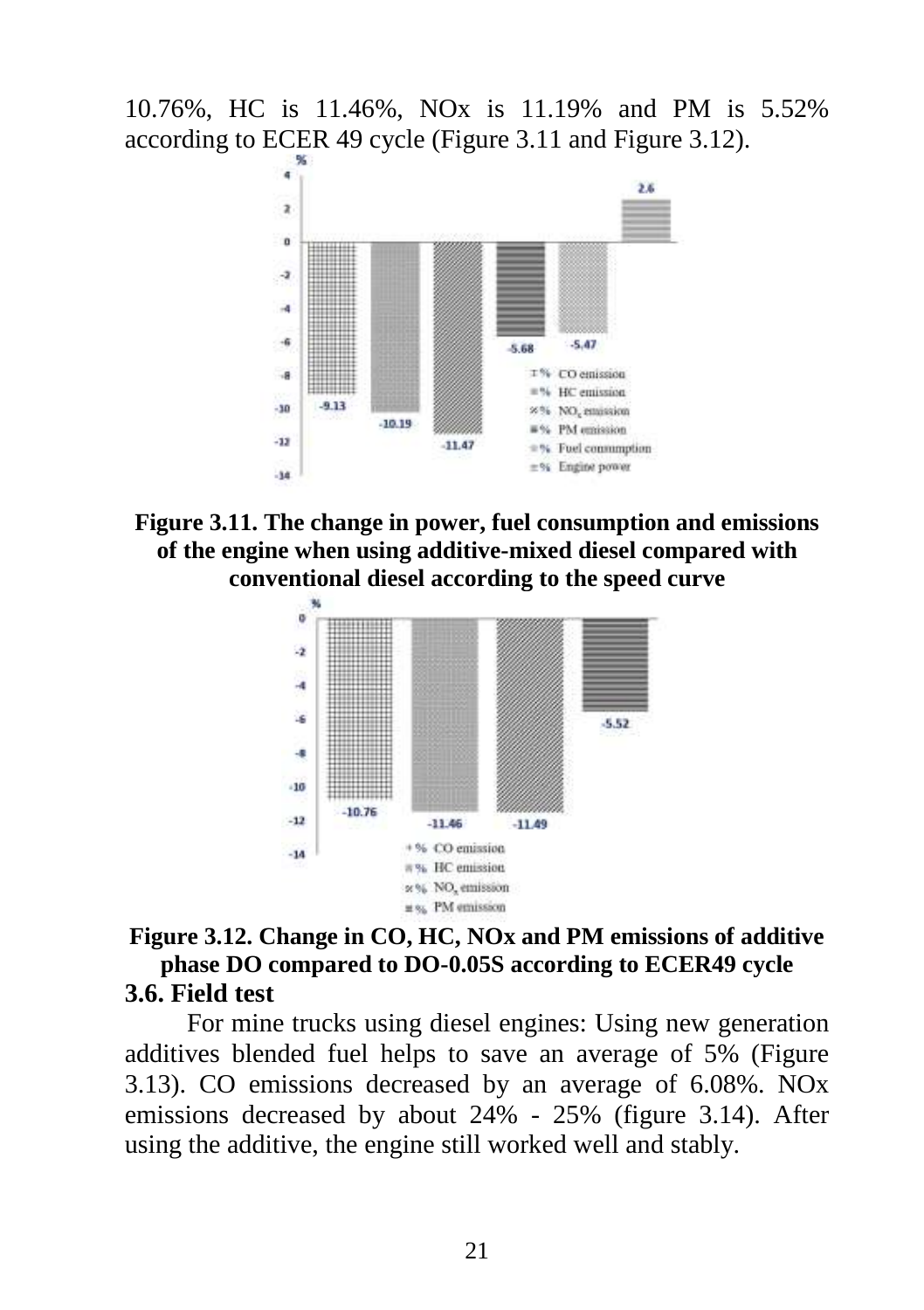

**Figure 3.13. Test results for measuring fuel consumption**



**Figure 3.14. Test results of emission measurement on mine trucks**

### **CONCLUSION**

1. The surfactant compounds for making new generation nanoemulsions had been successfully synthesized, including:

+ The synthesis of ethoxylated coconut oil diethanolamide, from coconut oil methyl ester, diethanolamine and ethylene oxide, includes two stages, the conversion of coconut oil methyl ester and diethanolamine to coconut oil diethanolamide and the ethoxylation of diethanolamide coconut oil to diethanolamide ethoxylated coconut oil with optimal conditions: molar ratio amine: ester=1.6, temperature  $154^{\circ}$ C, time 6 hours. Under these conditions, a product yield of over 91% is obtained. The content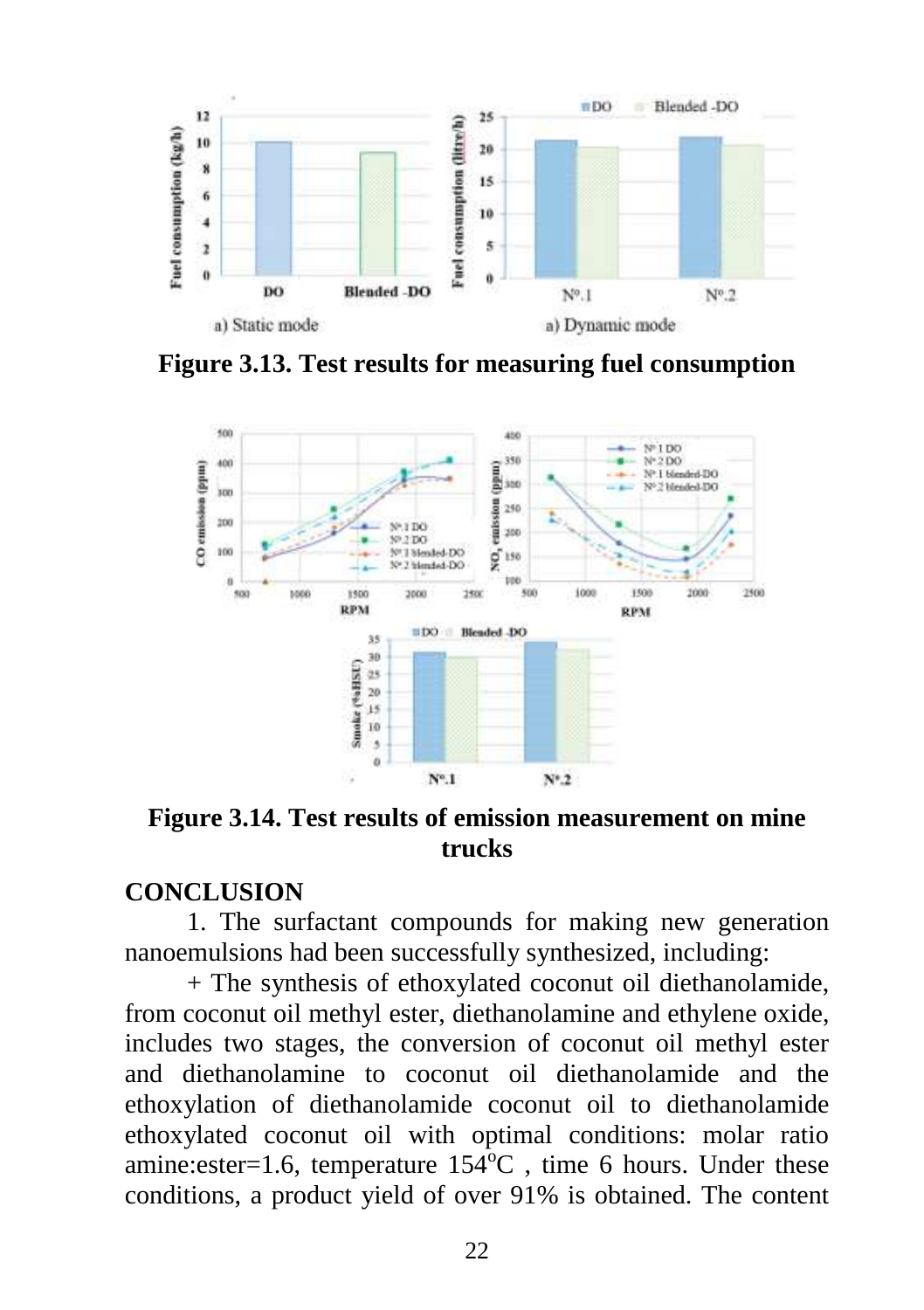of ethoxylated coconut oil diethanolamide in the product reaches over 99%. The obtained ethoxylation products contain ethylene oxide groups from 1 to 16 (concentrated in the range of 8). The HLB value range of the product is 6 - 8.

+ Synthesis of fatty acid hydroxyethyl imidazoline fatty acid from tall oil from N-(2-Hydroxyethyl)ethylenediamine and fatty acids from tall oil with optimal conditions: Molar ratio of amine:acid = 1.8, temperature of stage 1 is  $140^{\circ}$ C for 6 hours and stage 2 is  $250^{\circ}$ C, 5 mmHg for 2 hours. Under these conditions, a yellow-brown product with the properties of the hydroxyethyl imidazoline compound was obtained, with an yield of over 92%.

+ Synthesis of fatty acid polyethylene glycol ester by transesterification reaction between methyl oleate and polyethylene glycol using MgO catalyst and heat-treated hydrotalcite catalyst at the following conditions: Molar ratio of methyl oleate: $PEG = 2/3$ , pressure drop at 0.1 atm, catalyst content 5% of raw material weight, reaction temperature  $180^{\circ}$ C for 100 minutes. This surfactant has the ability to stabilize the nanoemulsion system in the reverse nanoemulsion additive when combined with the 2 surfactants prepared above.

2. The preparation of the new generation nanoemulsion additives including water-in-oil nanoemulsions dispersed at the nanoscale using a mixture of 3 surfactants (ethoxylated coconut oil diethanolamide, hydroxyethyl imidazoline and polyethylene glycol ester) and high-power ultrasonic dispersion method and nano iron oxide emulsion additive composition, had been studied. Additive for fuel efficiency on the test platform is 5.1% at full load and CO emissions reduction is 10.76%, HC reaches 11.46%, NOx reaches 11.19% and PM reaches 5,52%, according to the ECER 49 cycle at a low mixing ratio of 1/8,000 by volume with a fuel nanoemulsion particle size of 2-4 nm, without affecting the basic properties of the fuel according to TCVN 5689:2018 and parts in direct contact with the fuel of the engine.

3. The application of nanoemulsion additives had been tested on mining trucks and obtained good results in fuel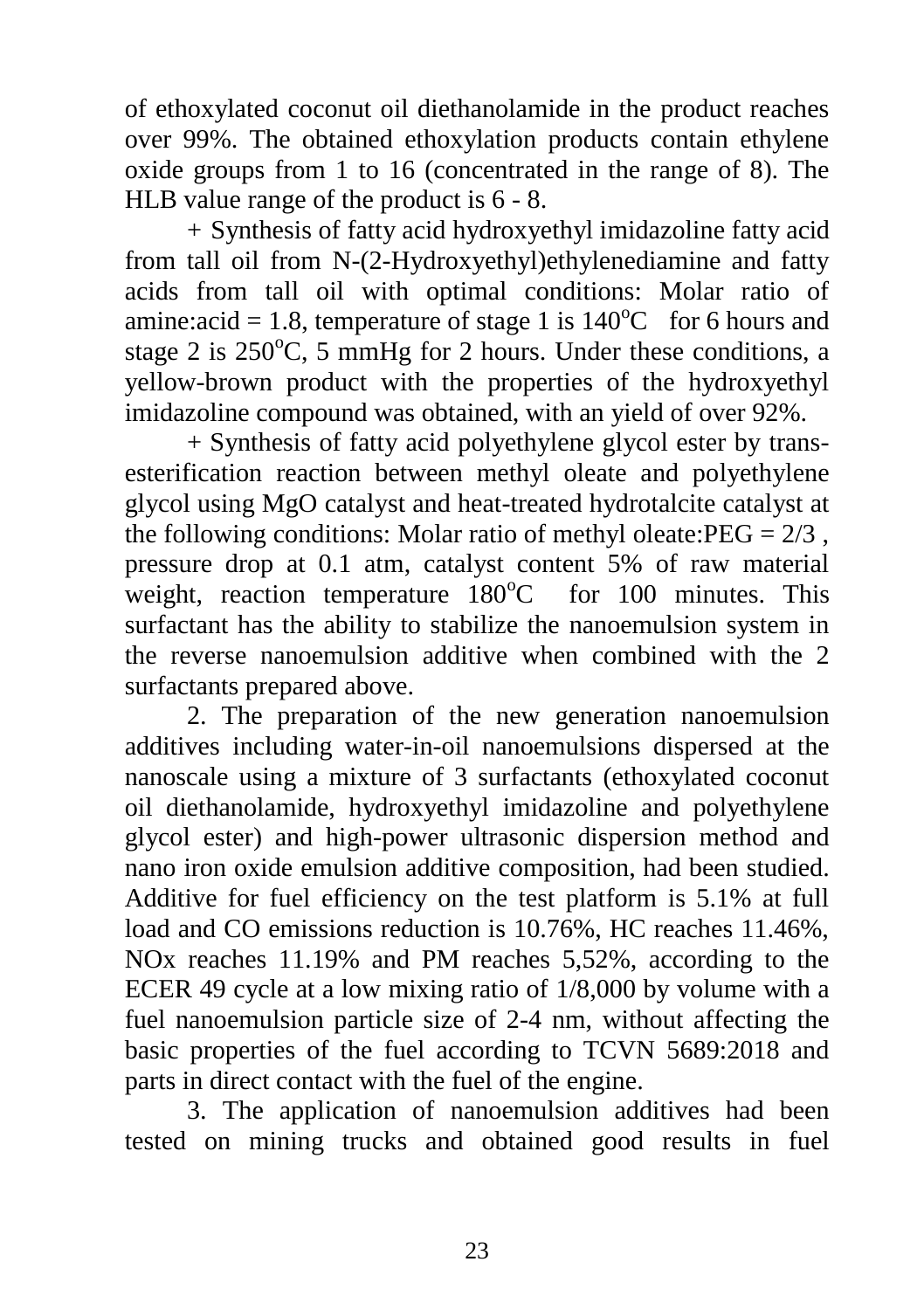consumption and emission reduction, consistent with the research results on the bench test.

4. The mechanism of activation of the new generation nanoemulsion additives had been proposed based on the combination of micro-explosion phenomenom and heterogeneous nanocatalysts has been proposed in enhancing the combustion efficiency of diesel fuel and reducing toxic gas emissions and soot.

\*\*\*

# **C- LIST OF SCIENTIFIC REPORTS**

# **Scientific reports**

1. **Bùi Duy Hùng**, Vũ Thị Thu Hà, Phạm Thị Nam Bình, "*Tối ưu hóa quá trình tổng hợp chất hoạt động bề mặt trên cơ sở diethanolamide sử dụng phần mềm Modde 5.0*", Vietnam Journal of Chemistry, 5e12 (55), 262–267, 2017.

2. **Bùi Duy Hùng**, Phạm Thị Nam Bình, Vũ Thị Thu Hà, Dương Quang Thắng, "*Optimization of the synthesis of amidoamine-based surfactant*", Vietnam Journal of Chemistry, T.56 (2), 156-161, 2018.

3. **Bùi Duy Hùng**, Trần Thị Thanh Hằng, Phạm Thị Nam Bình, Phạm Anh Tài, Trần Thị Như Mai, Vũ Thị Thu Hà, "*Nghiên cứu phản ứng este hóa chéo của polyethylene glycol và methyl oleate sử dụng xúc tác hydrotalcite đã xử lý nhiệt*", Vietnam Journal of Chemistry, T.56 (3), 380-384, 2018.

4. **Bùi Duy Hùng**, Vũ Thị Thu Hà, Nguyễn Hữu Tuấn, Phạm Hữu Tuyến, "*Nghiên cứu đánh giá đặc tính và hiệu quả của nhiên liệu diesel pha phụ gia vi nhũ thế hệ mới, Phần 1: Đặc tính của nhiên liệu diesel pha phụ gia vi nhũ thế hệ mới*", Vietnam Journal of Chemistry and Application, 4 (44), 27-30, 2018.

5. **Bùi Duy Hùng,** Vũ Thị Thu Hà, Nguyễn Hữu Tuấn, Phạm Hữu Tuyến, "*Nghiên cứu đánh giá đặc tính và hiệu quả của nhiên liệu diesel pha phụ gia vi nhũ thế hệ mới, Phần 2: Nghiên cứu đánh giá hiệu quả của nhiên liệu diesel pha phụ gia vi nhũ thế hệ mới đối với tính năng và hiệu quả giảm phát thải của động cơ*", Vietnam Journal of Chemistry and Application, 1 (45), 5-8, 2019.